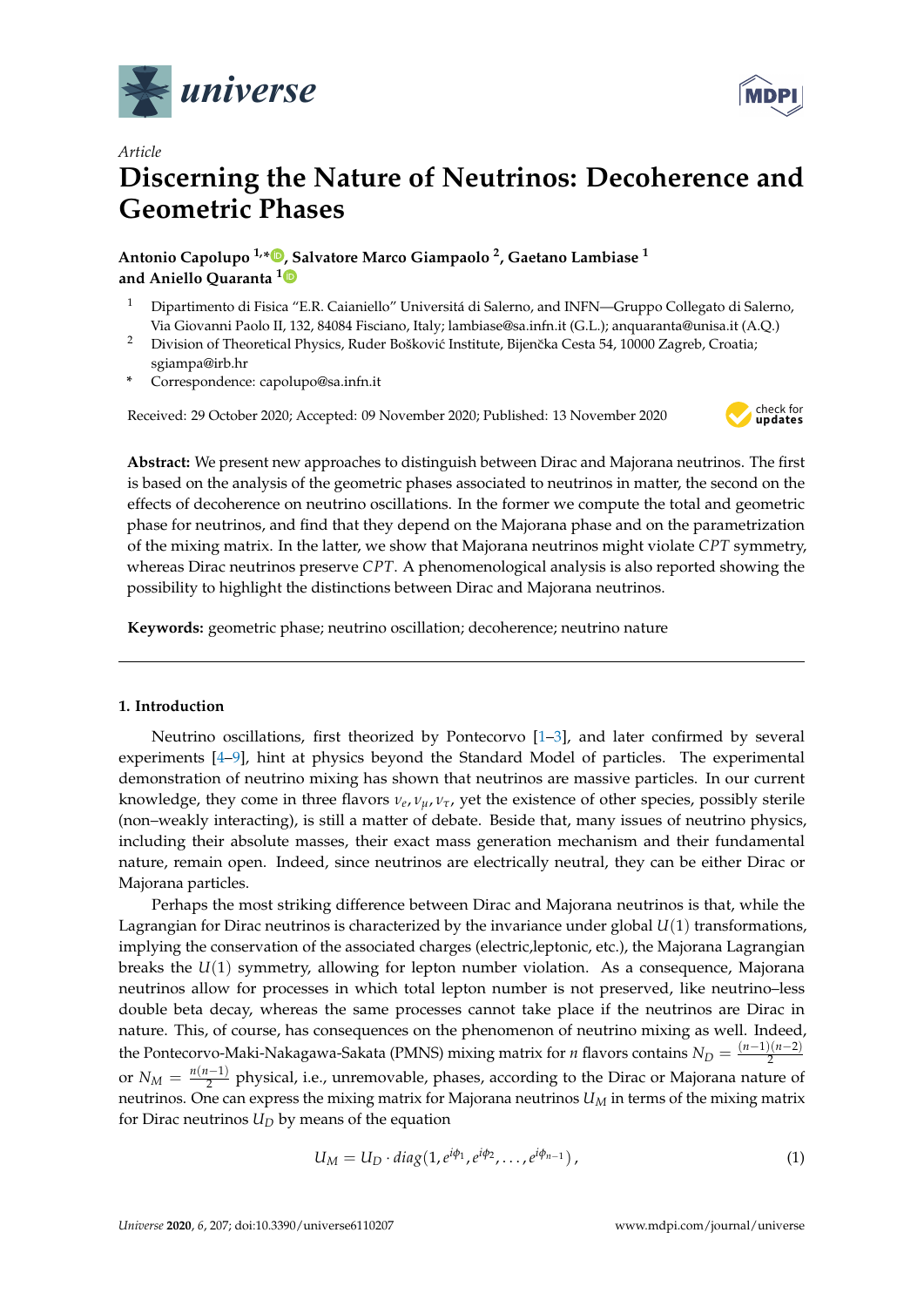where *φ<sup>i</sup>* , with *i* = 1, ..., *n* −1, are known as the Majorana phases. By rephasing the charged lepton fields appearing in the charged current interaction Lagrangian [\[10\]](#page-12-4) one obtains all the possible representations of *U<sup>M</sup>* and *UD*. As an example, in the case of two flavors, both the following matrices can be used to diagonalize the Majorana mixing Hamiltonian

<span id="page-1-0"></span>
$$
U^{(1)} = \begin{pmatrix} \cos \theta & \sin \theta \, e^{i\phi} \\ -\sin \theta & \cos \theta \, e^{i\phi} \end{pmatrix} \tag{2}
$$

or

<span id="page-1-1"></span>
$$
U^{(2)} = \begin{pmatrix} \cos \theta & \sin \theta e^{-i\phi} \\ -\sin \theta e^{i\phi} & \cos \theta \end{pmatrix}
$$
 (3)

where  $\theta$  is the mixing angle and  $\phi$  is the (unique) Majorana phase.  $\phi$  can be eliminated for Dirac neutrinos. In the standard treatment of neutrino oscillations, the Majorana phase has no effect on the transition probabilities. However, as we will show, this is no longer the case when the effects of decoherence are taken into account. Moreover, the total and geometric phases associated to neutrino oscillations are affected by the Majorana phase.

As Majorana neutrinos allow for the violation of lepton number, experiments based on the detection of the (lepton–number violating) phenomenon of neutrino–less double beta decay have been proposed [\[11\]](#page-12-5) to discriminate between the two. Alternative proposals rely on the analysis of the Leggett-Garg  $K_3$  quantity [\[12\]](#page-12-6). A further distinction might be induced in presence of decoherence, in which case the neutrino oscillation formulae have been shown to depend on the Majorana phase [\[13](#page-12-7)[,14\]](#page-12-8).

In this work we present two approaches to discriminate between Dirac and Majorana neutrinos. The first approach is based on the analysis of the phases for neutrinos [\[15\]](#page-12-9), both total and geometric. We prove that these are sensitive to the nature of neutrinos, so that interferometric experiments might distinguish between Dirac and Majorana neutrinos. In the second [\[16\]](#page-12-10) we take into account the effect of quantum decoherence on neutrino oscillations, showing that Majorana neutrinos may violate *CPT* symmetry when decoherence is taken into account whereas Dirac neutrinos preserve it. The results obtained also depend on the representation of the mixing matrix. The nature of neutrinos could then be revealed in long baseline experiments.

#### **2. Majorana and Dirac Neutrino**

In this section we briefly recap the main differences between Majorana and Dirac fields.

*Majorana fields:* The fields  $\psi$  satisfy the Dirac equation,  $(i\gamma^\mu\partial_\mu - m)\psi = 0$  and coincide with their own charge conjugated field:  $\psi^C = C\bar{\psi}$ , where the matrix *C* has the following properties:  $C^{\dagger}C = 1$  ,  $C\gamma_{\alpha}^{T}C^{-1} = -\gamma_{\alpha}$  ,  $C^{T} = -C$  . In the free Majorana Lagrangian  $L = \overline{\psi}(i\gamma^{\mu}\partial_{\mu} - m)\psi$ , only the left-handed component of the field  $\psi_L = \frac{1+\gamma_5}{2} \psi$ , and the right-handed component of the antiparticle field  $\psi_R^C = \frac{1-\gamma_5}{2} \psi^C = (\psi_L)^C$  appear, where  $\gamma^5 = \frac{i}{4!} \epsilon_{\mu\nu\alpha\beta} \gamma^{\mu} \gamma^{\nu} \gamma^{\alpha} \gamma^{\beta}$ , and  $\gamma^{\rho}$ , with  $\rho = 0, 1, 2, 3$ , are the Dirac matrices. Then one can write  $\psi = \psi_L + (\psi_L)^c$ , and the free mass Lagrangian is  $L_m = -\frac{m}{2}\left[\overline{(\psi_L)^c}\psi_L + \overline{\psi_L}(\psi_L)^c\right] = \frac{m}{2}\left[\psi_L^T C^{-1}\psi_L + h.c.\right]$ , (being  $\overline{\psi^c} = -\psi^T C^{-1}$ ). This means that  $L_m$  has the structure  $\psi_L \psi_L + h.c.$ , which breaks all the  $U(1)$ -charges of two units under the  $U(1)$  transformations.

For the mixing of two Majorana neutrinos, the lepton–number violating interaction Hamiltonian can be written as

$$
H = m_{\bar{e}e} \bar{\nu}_{eR}^C \nu_{eL} + m_{\bar{\mu}\mu} \bar{\nu}_{\mu R}^C \nu_{\mu L} + m_{\bar{\mu}e} \left( \bar{\nu}_{\mu R}^C \nu_{eL} + \bar{\nu}_{eR}^C \nu_{\mu L} \right) + h.c.
$$

with  $m_{\bar{e}e}$ ,  $m_{\bar{\mu}\mu}$ ,  $m_{\bar{\mu}e}$  having the dimensions of energy. This Hamiltonian can be diagonalized by one of the mixing matrices in Equations [\(2\)](#page-1-0) and [\(3\)](#page-1-1), where the phase  $\phi$  cannot be removed.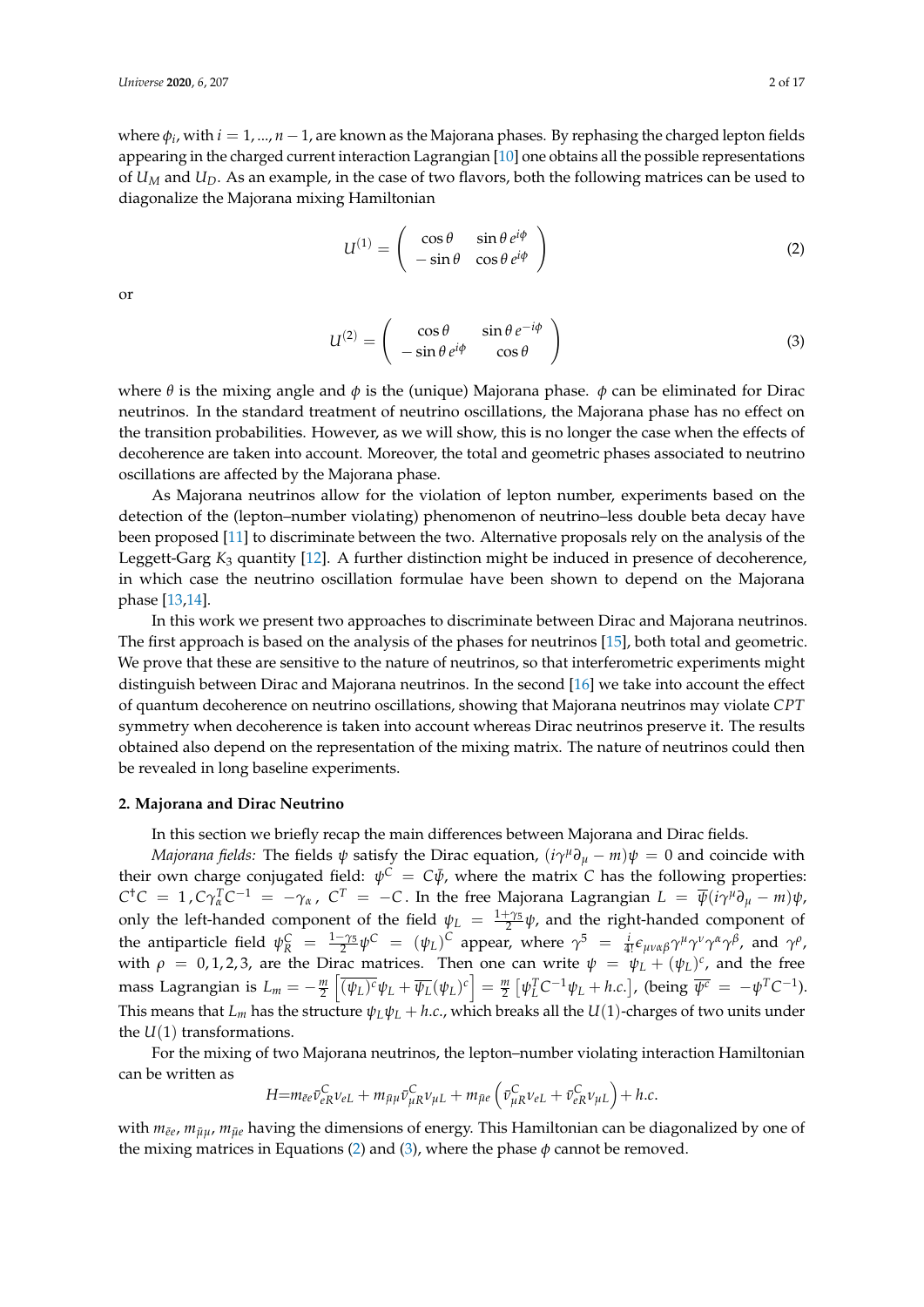*Dirac fields:* At odds with Majorana fields, Dirac fields are distinct from their charge conjugate  $\psi \neq \psi^C.$  Then both the left-handed  $\psi_L$  and the right-handed  $\psi_R$  components enter the mass Lagrangian, which is  $L_m = -m\overline{\psi}\psi = -m(\overline{\psi_L + \psi_R})(\psi_L + \psi_R) = -m(\overline{\psi_L}\psi_R + \overline{\psi_R}\psi_L)$ , (the  $\overline{\psi_L}\psi_L$  and  $\overline{\psi_R}\psi_R$  terms are zero). In this occurrence,  $L_m$  and  $L$  are invariant under the  $U(1)$  transformations  $\psi \to e^{i\phi}\psi$  and *ψ* → *e* <sup>−</sup>*iφψ*, implying conservation of the related charges (electric, leptonic, etc.).

For Dirac neutrinos, the interaction Hamiltonian preserving the lepton number is

$$
H = m_{\bar{e}e} \bar{\nu}_e \nu_e + m_{\bar{\mu}\mu} \bar{\nu}_\mu \nu_\mu + m_{\bar{\mu}e} (\bar{\nu}_\mu \nu_e + \bar{\nu}_e \nu_\mu) ,
$$

where  $\bar{v}_\sigma$ , with  $\sigma = e$ ,  $\mu$  are the antineutrino fields. In this case, the phase  $\phi$  is not needed to diagonalize the Hamiltonian.

In the following we will analyze the effect of the Majorana phase *φ* on the geometric phase and on the oscillation formulae of neutrinos.

#### **3. Total and Geometric Phases for Neutrinos in Matter**

Geometric phases [\[17](#page-12-11)[–34\]](#page-13-0) arise in many physical systems [\[35](#page-13-1)[–44\]](#page-13-2). They emerge in the evolution of any quantum state  $|\psi\rangle$ , and depend only on the geometric properties of its trajectory within the system's Hilbert space; namely, they are both reparametrization and gauge invariant. Berry phases, associated to cyclical and adiabatic evolutions on a parameter space, and Berry-like phases, defined in more general frameworks, contain a precious amount of information about the system. Their relevance and their ties to the properties of the quantum system to which are related, have been established experimentally. In some cases, geometric phases turn out to be physical observables themselves [\[31–](#page-13-3)[36\]](#page-13-4).

Geometric phases and, more generally, geometric invariants, have also been studied in connection with the particle mixing phenomena [\[45–](#page-14-0)[60\]](#page-14-1). Here we focus on the geometric phases associated to the propagation of neutrinos and show that they can be a valuable tool to tell Dirac and Majorana neutrinos apart.

The formalism is identical for neutrinos propagating in vacuum and in matter, except that in the latter case the mixing angle  $\theta$  and  $\Delta m^2 = m_2^2 - m_1^2$  are to be replaced with  $\theta_m$  and  $\Delta m_m^2$ . These parameters take into account the interaction with matter, and are defined by the relations ∆*m*<sup>2</sup> *<sup>m</sup>* = ∆*m*2*R*±, sin 2*θ<sup>m</sup>* = sin 2*θ*/*R*±. The quantities *R*<sup>±</sup> describe the Mikhaev-Smirnow-Wolfenstein (MSW) effect [\[61](#page-14-2)[,62\]](#page-14-3) and are defined as  $R_{\pm} = \sqrt{\left(\cos 2\theta \pm \frac{2\sqrt{2}G_F n_e E}{\Delta m^2}\right)}$  $\int_0^2 + \sin^2 2\theta$ , where the sign + is reserved for antineutrino oscillations, while the − for neutrino oscillations. In particular, the mixing matrix [\(3\)](#page-1-1) becomes ( $\phi = 0$  in the Dirac case)

<span id="page-2-0"></span>
$$
U_m^{(2)} = \begin{pmatrix} \cos \theta_m & e^{-i\phi} \sin \theta_m \\ -e^{i\phi} \sin \theta_m & \cos \theta_m \end{pmatrix},
$$
(4)

and similar for [\(2\)](#page-1-0). It is accepted that the Majorana phase does not change in presence of matter, since its origin can be traced back to the (non-)invariance of the Majorana Lagrangian under *U*(1) transformations of the fields. Indeed for Dirac fields the considered invariance implies that the Majorana phase can be removed independently on the presence of matter. On the contrary, for Majorana fields the phase cannot be removed and is not affected by the presence of matter as it is well-known (see for instance [\[10\]](#page-12-4)).

Assuming the mixing matrix [\(4\)](#page-2-0), the flavor neutrino states at distance *z* in the ultrarelativistic approximation  $t \approx z$ , are explicitly given by

<span id="page-2-1"></span>
$$
|\nu_e(z)\rangle = \cos\theta_m e^{i\frac{\Delta m_m^2}{4E}z} |\nu_1\rangle + e^{-i\phi} \sin\theta_m e^{-i\frac{\Delta m_m^2}{4E}z} |\nu_2\rangle,
$$
  

$$
|\nu_\mu(z)\rangle = -e^{i\phi} \sin\theta_m e^{i\frac{\Delta m_m^2}{4E}z} |\nu_1\rangle + \cos\theta_m e^{-i\frac{\Delta m_m^2}{4E}z} |\nu_2\rangle.
$$

(5)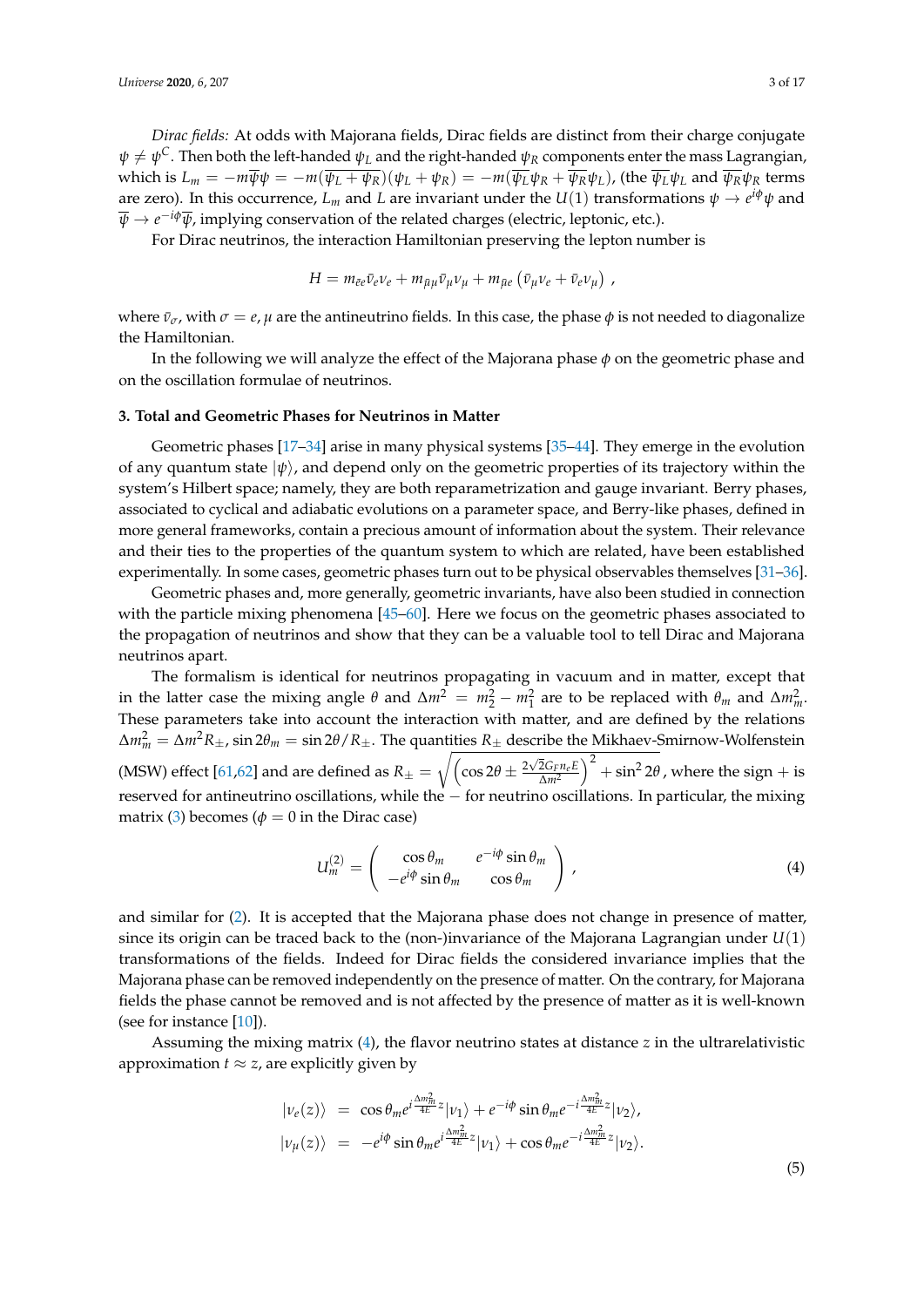In order to calculate the geometric and the total phases associated to the states [\(5\)](#page-2-1), we employ the Mukunda-Simon [\[27\]](#page-13-5) definition, which is a kinematical generalization of the Berry phase to evolutions that are not necessarily cyclic nor adiabatic. For a quantum system that traces out a trajectory  $\Gamma : [s_1, s_2] \to \mathcal{H}$  in its Hilbert space  $\mathcal{H}$ , and istantaneous state vector  $|\psi(s)\rangle \in \mathcal{H}$ , where  $s \in [s_1, s_2]$ is the curve parameter, one writes the Mukunda–Simon phase as the difference between total and dynamical phase:

<span id="page-3-0"></span>
$$
\Phi^{\mathcal{S}}(\Gamma) = \Phi_{\psi}^{tot}(s) - \Phi_{\psi}^{dyn}(s)
$$
  
=  $\arg \langle \psi(s_1) | \psi(s_2) \rangle - \Im \int_{s_1}^{s_2} \langle \psi(s) | \dot{\psi}(s) \rangle ds.$  (6)

Here the dot is used to denote the derivative with respect to *s*. In Equation [\(6\)](#page-3-0),  $\arg\langle \psi(s_1)|\psi(s_2)\rangle$ is the total phase, and  $\Im \int_{s_1}^{s_2} \langle \psi(s) | \dot{\psi}(s) \rangle ds$  is the dynamical phase.

Specializing the definition [\(6\)](#page-3-0) to the propagation of an electron neutrino, with initial state  $|\nu_e\rangle$ , we obtain

$$
\Phi_{\nu_e}^g(z) = \Phi_{\nu_e}^{tot}(z) - \Phi_{\nu_e}^{dyn}(z)
$$
\n
$$
= \arg \left[ \langle \nu_e(0) | \nu_e(z) \rangle \right] - \Im \int_0^z \langle \nu_e(z') | \dot{\nu}_e(z') \rangle dz', \tag{7}
$$

and, for the case at hand

<span id="page-3-1"></span>
$$
\Phi_{\nu_e}^g(z) = \arg \left[ \cos \left( \frac{\Delta m_m^2 z}{4E} \right) + i \cos 2\theta_m \sin \left( \frac{\Delta m_m^2 z}{4E} \right) \right] \n- \frac{\Delta m_m^2 z}{4E} \cos 2\theta_m.
$$
\n(8)

Likewise , the geometric phase for the muon neutrino, for the initial state  $|\nu_{\mu}\rangle$ , is  $\Phi_{\nu}^{\!\{S}}$  $v_{\mu}^{8}(z) =$  $\arg \left[ \langle v_\mu(0) | v_\mu(z) \rangle \right] - \Im \int_0^z \langle v_\mu(z') | v_\mu(z') \rangle dz'.$  One has  $\Phi_\nu^g$  $\frac{g}{v_{\mu}}(z) = -\Phi_{\nu}^{g}$ *νe* (*z*). Equation [\(8\)](#page-3-1) does not depend on the Majorana phase *φ*, and therefore holds for both Dirac and Majorana neutrinos.

However, considering that neutrinos oscillate between different flavors, along with the phases  $\Phi^g_\nu$ *νe* (*z*) and Φ *g*  $v_{\mu}^{g}(z)$ , we must also consider the phases

<span id="page-3-2"></span>
$$
\Phi_{\nu_e \to \nu_\mu}^g(z) = \arg \left[ \langle \nu_e(0) | \nu_\mu(z) \rangle \right] - \Im \int_0^z \langle \nu_e(z') | \dot{\nu}_\mu(z') \rangle dz', \tag{9}
$$

$$
\Phi_{\nu_{\mu}\to\nu_{e}}^{g}(z) = \arg \left[ \langle \nu_{\mu}(0) | \nu_{e}(z) \rangle \right] - \Im \int_{0}^{z} \langle \nu_{\mu}(z') | \dot{\nu}_{e}(z') \rangle dz' . \tag{10}
$$

By employing the states in Equation [\(5\)](#page-2-1) for Majorana neutrinos, recalling that one cannot eliminate *φ*, we get

<span id="page-3-3"></span>
$$
\Phi_{\nu_e \to \nu_\mu}^g(z) = \frac{3\pi}{2} + \phi + \left(\frac{\Delta m_m^2}{4E} \sin 2\theta_m \cos \phi\right) z. \tag{11}
$$

Similarly one has

<span id="page-3-4"></span>
$$
\Phi_{\nu_{\mu}\to\nu_{e}}^{g}(z) = \frac{3\pi}{2} - \phi + \left(\frac{\Delta m_{m}^{2}}{4E}\sin 2\theta_{m}\,\cos\phi\,\right)z.\tag{12}
$$

As  $\Phi_{\nu_e\to\nu_\mu}\neq\Phi_{\nu_\mu\to\nu_e}$ , the geometric phase is asymmetrical with respect to the transitions  $\nu_e\to\nu_\mu$ and  $\nu_{\mu} \rightarrow \nu_{e}$  because of the Majorana phase  $\phi$ .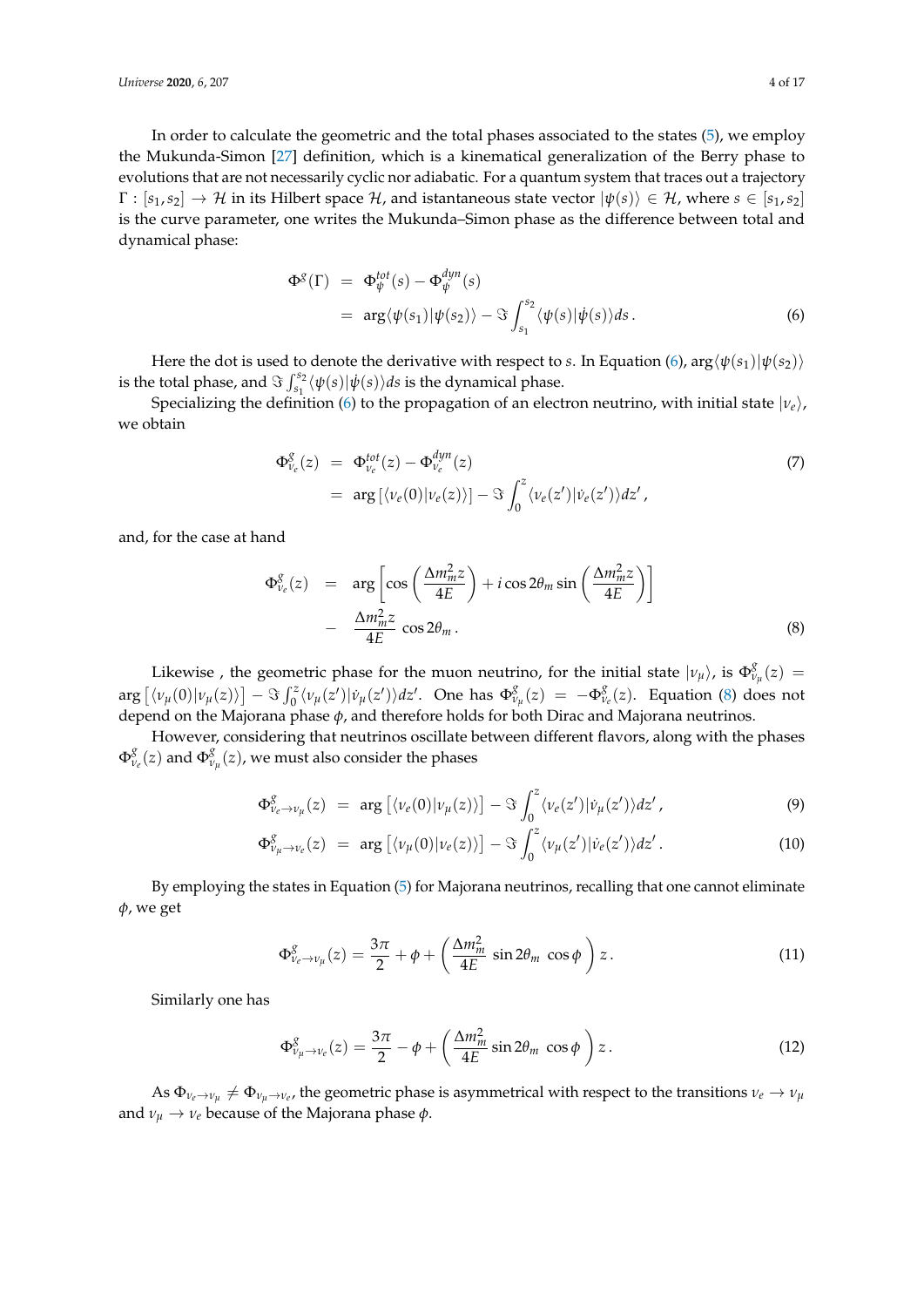The case is different for Dirac neutrinos, for which the phase *φ* can be freely be set to zero. Indeed, setting  $\phi = 0$ , Equations [\(9\)](#page-3-2) and [\(10\)](#page-3-2) (or equivalently Equations [\(11\)](#page-3-3) and [\(12\)](#page-3-4)) become identical, yielding

<span id="page-4-0"></span>
$$
\Phi_{\nu_e \to \nu_\mu}^g(z) = \Phi_{\nu_\mu \to \nu_e}^g(z)
$$
  
= 
$$
\frac{3\pi}{2} + \left(\frac{\Delta m_m^2}{4E} \sin 2\theta_m\right) z.
$$
 (13)

The asymmetry that we have pointed out for Majorana neutrinos, disappears for Dirac neutrinos.

We stress that the result of Equation [\(8\)](#page-3-1) is independent on the choice of the mixing matrix. Indeed one obtains the same result considering the mixing matrix  $U_m^{(1)}$ , obtained from [\(2\)](#page-1-0) by the replacement  $\theta \to \theta_m$ . On the other hand, the phases defined in Equation [\(9\)](#page-3-2) depend on which mixing matrix is chosen. In fact, if one picks the mixing matrix  $U_m^{(1)}$ , the phase for Majorana neutrinos is identical with Equation [\(13\)](#page-4-0). We deduce that the phases  $\Phi_{\nu_e\to\nu_\mu}^g$  and  $\Phi_{\nu_\mu\to\nu_e}^g$ , besides discriminating between Dirac and Majorana neutrinos, are also sensitive to the parametrization of the mixing matrix.

We point out that different parametrizations do *not* correspond to different mass matrices, nor to different transition probabilities in absence of decoherence. Anyway, the transition amplitudes between different flavors are actually dependent on the parametrization of the mixing matrix. The amplitudes do in general depend on the Majorana phase, see for instance Equation (22) of ref. [\[10\]](#page-12-4). Upon taking the squared modulus, the dependence on the phase disappears, implying that the oscillation formulae are independent on the Majorana phase (in absence of decoherence). On the other hand the total and geometric phases depend on the transition amplitude and thus they can depend on the Majorana phase and then on the choice of the mixing matrix. This is clear from the definition [\(6\)](#page-3-0). In fact, amplitudes involving neutrino states  $|\nu_e(z)\rangle$ ,  $|\nu_u(z)\rangle$  in general depend on the choice of the mixing matrix, and are thus different for Equations [\(2\)](#page-1-0) and [\(3\)](#page-1-1).

Geometric phases, however, are physical quantities in their own right (see for instance [\[31](#page-13-3)[–34\]](#page-13-0)). In our case, one cannot dismiss geometric phases as unphysical on the grounds of their dependence on the parametrization of the mixing matrix. Rather, they can serve as a tool to determine which of the parametrizations [\(2\)](#page-1-0), [\(3\)](#page-1-1) is the physical, correct one.

While it is still unclear how the geometric phase can be measured, in the case of neutrino oscillations, there is no doubt on its physical relevance. Indeed, a vast literature devoted to the theoretical analysis of the geometric phase for neutrinos has been produced [\[45](#page-14-0)[,60\]](#page-14-1).

In the figures we show the behaviour of the total and the geometric phases for regimes compatible with RENO and T2K experiments. In Figure [1,](#page-5-0) for the total and geometric phases associated with the evolution of  $v_e$ , we consider the energy of neutrinos produced in nuclear reactors  $E \in [2-8]$  MeV, the earth electron density  $n_e = 10^{24}$  cm<sup>-3</sup>,  $\Delta m^2 = 7.6 \times 10^{-3}$  eV<sup>2</sup> and a distance  $z = 100$  km. The results reported in Figure [1](#page-5-0) could be, in principle, detected in experiments like RENO [\[5\]](#page-12-12). In Figure [2](#page-5-1) we show the geometric phases associated to the flavor oscillations (Equations [\(9\)](#page-3-2) and [\(10\)](#page-3-2)). There we consider energies *E* ∼ 1 GeV and a distance *z* = 300 km, which are typical of long baseline experiments, like *T*2*K*. We use the values  $\phi = 0.3$ ,  $n_e = 10^{24}$  cm<sup>-3</sup> and  $\Delta m^2 = 7.6 \times 10^{-3}$  eV<sup>2</sup>.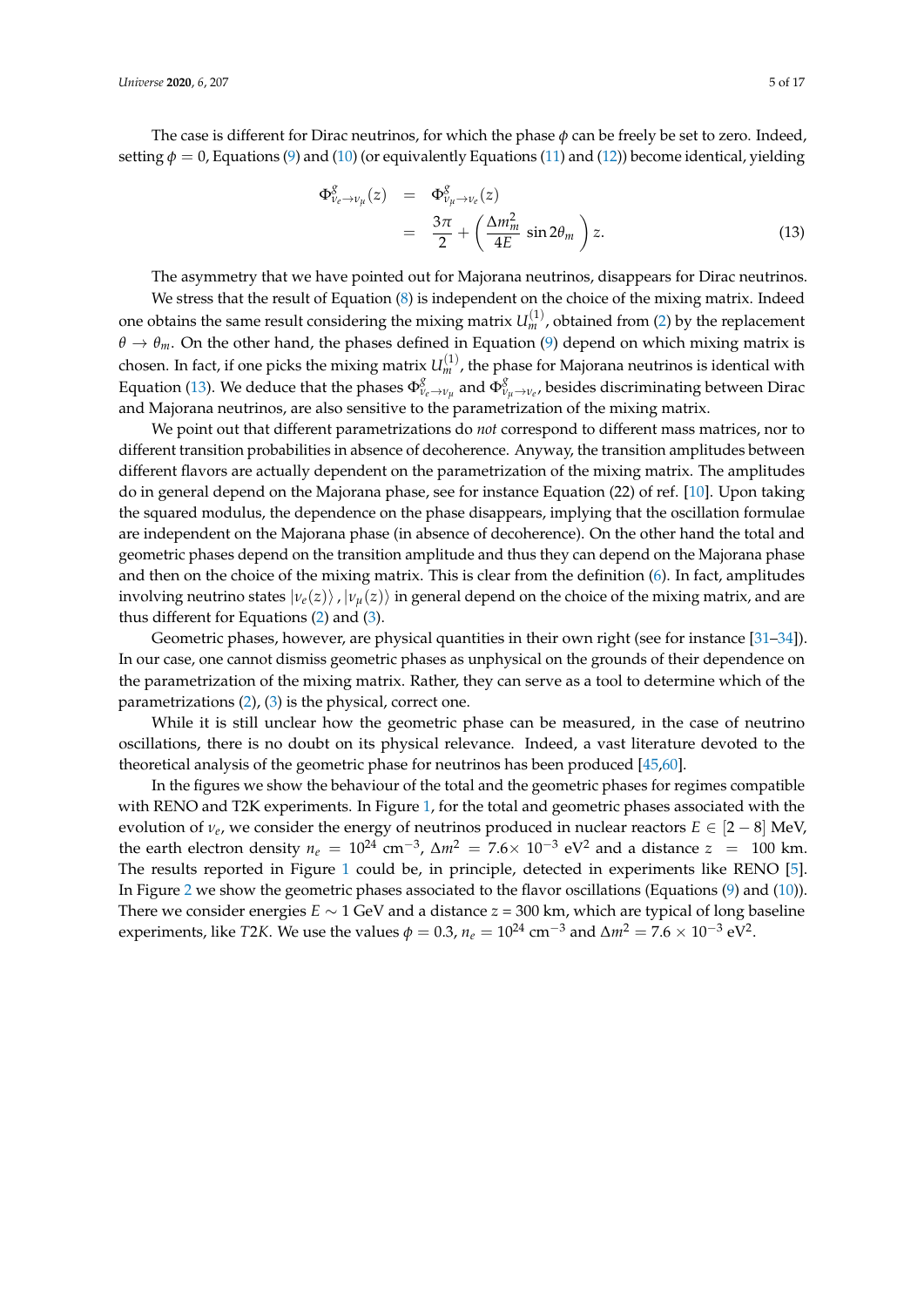<span id="page-5-0"></span>

**Figure 1.** (Color online) Plots of the total and the geometric phases for *νe*, as a function of the neutrino energy  $E$ , for a distance length  $z = 100$  km. - The red dot dashed line is the total phase; - the blue dashed line is the geometric phase.

<span id="page-5-1"></span>

**Figure 2.** (Color online) Plot of the geometric phases  $\Phi^g_{\nu_e\to\nu_\mu}$  (the blue dashed line) and  $\Phi^g_{\nu_\mu\to\nu_e}$  (the red dot dashed line) for Majorana neutrinos as a function of the neutrino energy *E*, for a distance length *z* = 300 km. The geometric phases  $\Phi^g_{\nu_e\to\nu_\mu}=\Phi^g_{\nu_\mu\to\nu_e}$  for Dirac neutrinos is represented by the black solid line.

# **4. Neutrino Oscillations with Decoherence**

The phenomena of dissipation and decoherence characterize any quantum system, and result from interactions with the environment. In the case of neutrinos, decoherence might be induced by quantum gravity effects, strings and branes [\[63–](#page-14-4)[68\]](#page-14-5), or the neutrino oscillation in dense matter [\[69\]](#page-14-6). The effects of dissipation and decoherence on neutrino oscillations have been studied in [\[13](#page-12-7)[,70–](#page-14-7)[80\]](#page-15-0), where it has been shown that they can modify the oscillation frequencies and the oscillation formulae. In particular, it was pointed out that dissipation can produce oscillation formulae that differ between Dirac and Majorana neutrinos [\[13\]](#page-12-7). Here we analyze the issue in depth, providing additional theoretical results,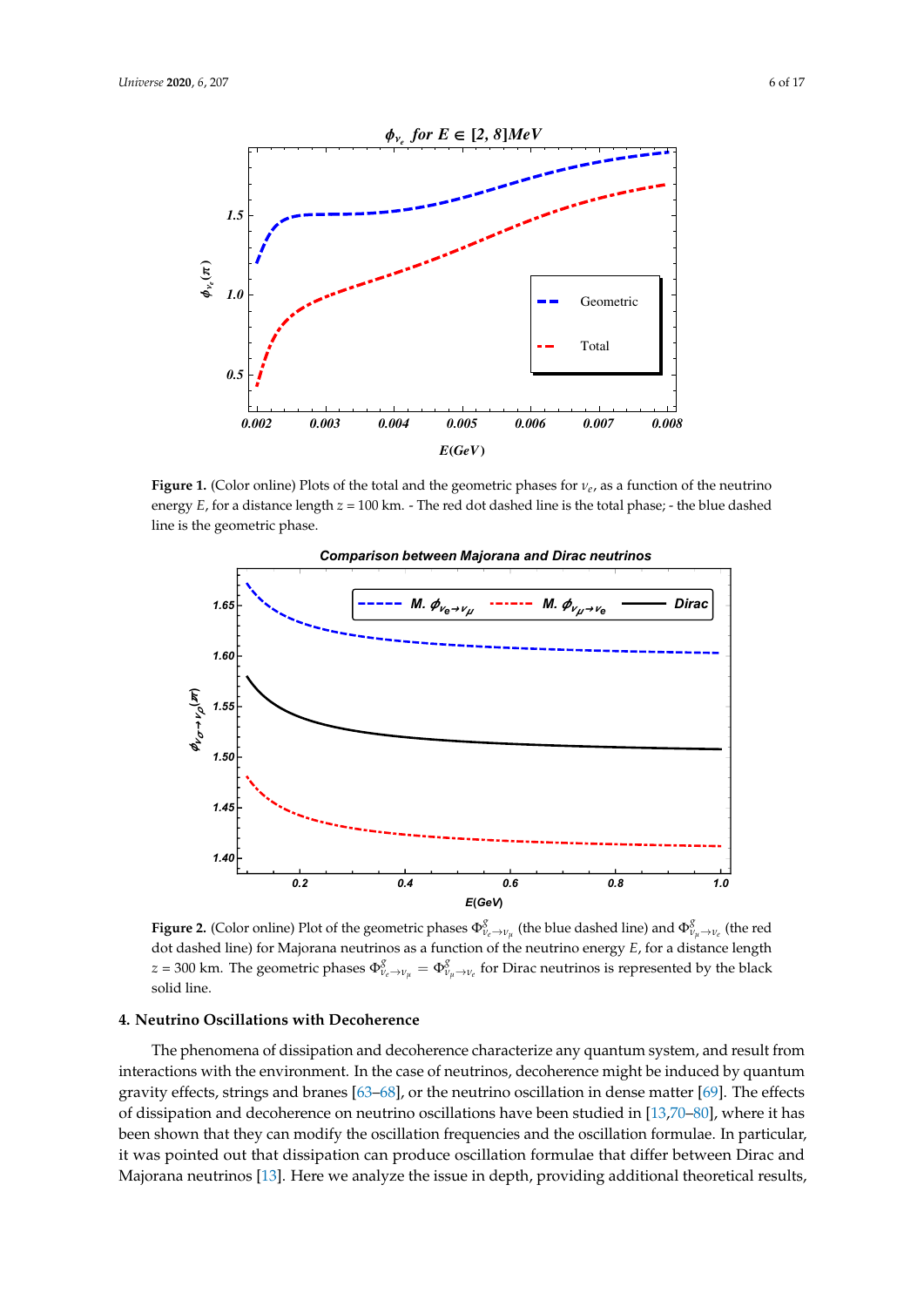and revealing, in particular, the possibility of *CPT* violation for Majorana neutrinos. This is excluded for Dirac neutrinos, producing yet another distinction between the two kinds.

We introduce the decoherence effects by regarding the neutrino as an open system in contact with a bath. The neutrino state is described by a density matrix *ρ*(*t*), whose evolution is dictated by the Lidbland–Kossakowski master equation [\[81](#page-15-1)[,82\]](#page-15-2)

<span id="page-6-0"></span>
$$
\frac{\partial \rho(t)}{\partial t} = -\frac{i}{\hbar} [H_{eff}, \rho(t)] + D[\rho(t)]. \qquad (14)
$$

Here,  $H_{eff} = H_{eff}^{\dagger}$  is the effective hamiltonian, and  $D[\rho(t)]$  is the dissipator defined as

<span id="page-6-1"></span>
$$
D[\rho(t)] = \frac{1}{2} \sum_{i,j=0}^{N^2-1} a_{ij} \left( [F_i \rho(t), F_j^{\dagger}] + [F_i, \rho(t) F_j^{\dagger}] \right).
$$
 (15)

The coefficients *aij* of the Kossakowski matrix are phenomenological, and must be deduced from the properties of the environment [\[13\]](#page-12-7). The  $F_i$ , with  $i = N^2 - 1$ , are a set of traceless operators, satisfying  $Tr(F_i^{\dagger}F_j) = \delta_{ij}$ . In the three flavor neutrino mixing,  $F_i$  are the Gell-Mann matrices  $\lambda_i$ . In the two flavor case, which we consider,  $F_i$  are just the Pauli matrices  $\sigma_i$ .

Expanding Equations [\(14\)](#page-6-0) and [\(15\)](#page-6-1) in the *SU*(2) basis, we have

<span id="page-6-4"></span>
$$
\frac{d\rho_{\lambda}}{dt}\sigma_{\lambda} = 2\,\epsilon_{ijk}\,H_i\,\rho_j(t)\,\sigma_{\lambda}\,\delta_{\lambda k} + D_{\lambda\mu}\,\rho_{\mu}(t)\,\sigma_{\lambda}\,,\tag{16}
$$

where  $\rho_{\mu} = \text{Tr}(\rho \sigma_{\mu})$ , with  $\mu \in [0, 3]$  and  $D_{\lambda \mu}$  is a 4 × 4 decoherence matrix (also known as dissipator). Probability conservation entails  $D_{\lambda 0} = D_{0\mu} = 0$ , so that

<span id="page-6-2"></span>
$$
D_{\lambda\mu} = -\begin{pmatrix} 0 & 0 & 0 & 0 \\ 0 & \gamma_1 & \alpha & \beta \\ 0 & \alpha & \gamma_2 & \delta \\ 0 & \beta & \delta & \gamma_3 \end{pmatrix}.
$$
 (17)

The parameters in Equation [\(17\)](#page-6-2) are real, and the diagonal elements have to be positive in order for the density matrix to fulfill the requirement  $Tr(\rho(t)) = 1$  at any istant *t*. To evaluate the effects of decoherence matrix which is non–diagonal, we consider a simplified form :

<span id="page-6-3"></span>
$$
D_{\lambda\mu} = -\begin{pmatrix} 0 & 0 & 0 & 0 \\ 0 & \gamma & \alpha & 0 \\ 0 & \alpha & \gamma & 0 \\ 0 & 0 & 0 & \gamma_3 \end{pmatrix} . \tag{18}
$$

This form is obtained from Equation [\(17\)](#page-6-2), by setting,  $\gamma_1 = \gamma_2 = \gamma$ , and  $\beta = \delta = 0$ . Since the density matrix  $\rho(t)$  has to be completely positive  $\forall t$ , the inequality  $|\alpha| \leq \gamma_3/2 \leq \gamma$  must hold.

By setting  $\Delta = \frac{\Delta m^2}{2E}$ , and recalling Equation [\(18\)](#page-6-3), one has  $\dot{\rho}_0(t) = 0$ , which in the two flavor case implies  $\rho_0(t) = 1/2$ . The resulting master Equation [\(16\)](#page-6-4) is

<span id="page-6-5"></span>
$$
\begin{pmatrix}\n\dot{\rho}_1(t) \\
\dot{\rho}_2(t) \\
\dot{\rho}_3(t)\n\end{pmatrix} = \begin{pmatrix}\n-\gamma & -\Delta + \alpha & 0 \\
\Delta + \alpha & -\gamma & 0 \\
0 & 0 & -\gamma_3\n\end{pmatrix} \begin{pmatrix}\n\rho_1(t) \\
\rho_2(t) \\
\rho_3(t)\n\end{pmatrix}.
$$
\n(19)

By solving Equation [\(19\)](#page-6-5), one obtains  $\rho_i(t)$  with  $i = 1, 2, 3$ . The density matrix at time *t* then reads

$$
\rho(t) = \begin{pmatrix} \rho_0(t) + \rho_3(t) & \rho_1(t) - i\rho_2(t) \\ \rho_1(t) + i\rho_2(t) & \rho_0(t) - \rho_3(t) \end{pmatrix} .
$$
 (20)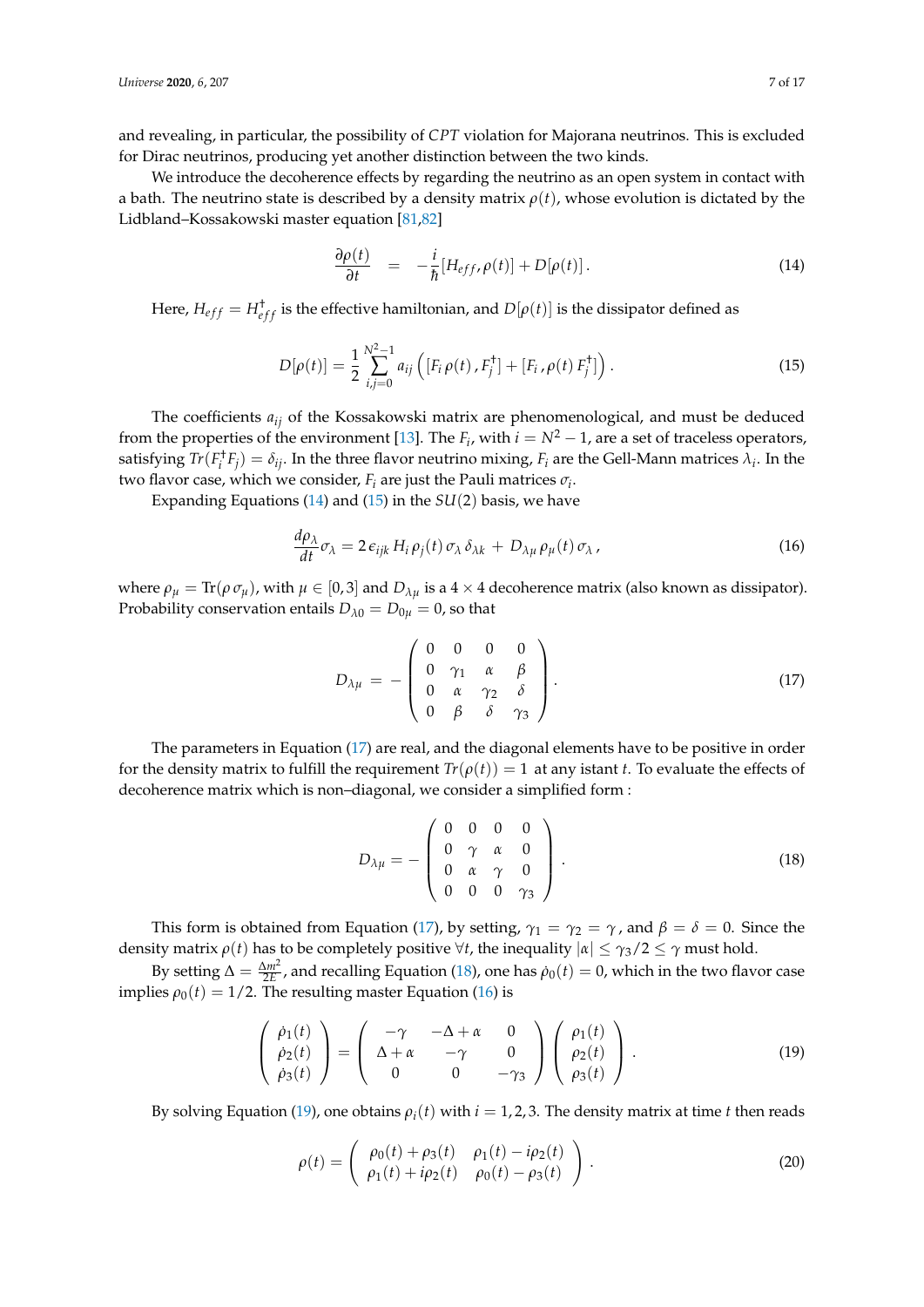We employ the mixing matrix of Equation [\(3\)](#page-1-1) to obtain the density matrix for the flavored neutrinos, obtaining, at time  $t = 0$ ,

$$
\rho_e(0) = \begin{pmatrix} \cos^2 \theta & \frac{1}{2} \sin 2\theta \, e^{i\phi} \\ \frac{1}{2} \sin 2\theta \, e^{-i\phi} & \sin^2 \theta \end{pmatrix},\tag{21}
$$

and an analogous result is found for muon neutrinos. Then at time *t* we have

$$
\rho_e(t) = \begin{pmatrix} \Lambda_+ & \Theta^* \\ \Theta & \Lambda_- \end{pmatrix},\tag{22}
$$

with  $\Lambda_{\pm} = \frac{1}{2} \left[ 1 \pm \cos 2\theta e^{-\gamma_3 t} \right]$  , and

<span id="page-7-0"></span>
$$
\Theta = \frac{\sin 2\theta \, e^{-\gamma t - i\phi}}{2\Omega_{\alpha} t} \Big\{ \Omega_{\alpha} \cosh\left(\Omega_{\alpha} t\right) + i\Upsilon_{\alpha,\phi} \sinh\left(\Omega_{\alpha} t\right) \Big\} \,,
$$

where  $Y_{\alpha,\phi} = e^{2i\phi}\alpha - \Delta$  and  $\Omega_{\alpha} = \sqrt{\frac{(\alpha-\beta)^2}{2\pi}}$  $α<sup>2</sup> - Δ<sup>2</sup>$ .

The transition probabilities  $P_{\nu_{\sigma} \to \nu_{\varrho}}(t)$ , with  $\sigma$  and  $\varrho$  neutrino flavors, can be computed as  $P_{\nu_{\sigma}\rightarrow\nu_{\varrho}}(t) = \textit{Tr}\left[\rho_{\varrho}(t)\rho_{\sigma}(0)\right]$ . These are

$$
P_{v_{\sigma} \to v_{\varrho}}(t) = \frac{1}{2} \left\{ 1 - e^{-\gamma_5 t} \cos^2 2\theta - e^{-\gamma t} \sin^2 2\theta \right\}
$$

$$
\times \left[ \cosh \left( \Omega_{\alpha} t \right) - \frac{\alpha \sin(2\phi) \sinh \left( \Omega_{\alpha} t \right)}{\Omega_{\alpha}} \right] \right\}.
$$
 (23)

In a similar fashion, we get

<span id="page-7-1"></span>
$$
P_{\overline{\nu}_{\sigma} \to \overline{\nu}_{\varrho}}(t) = \frac{1}{2} \left\{ 1 - e^{-\gamma_3 t} \cos^2 2\theta - e^{-\gamma t} \sin^2 2\theta \right\}
$$

$$
\times \left[ \cosh \left( \Omega_{\alpha} t \right) + \frac{\alpha \sin(2\phi) \sinh \left( \Omega_{\alpha} t \right)}{\Omega_{\alpha}} \right] \right\}.
$$
 (24)

for antineutrino transitions. Equations [\(23\)](#page-7-0) and [\(24\)](#page-7-1) show an asymmetry between the transitions  $\nu_\sigma\to\nu_\varrho$  and  $\overline{\nu}_\sigma\to\overline{\nu}_\varrho$ , i.e.,  $P_{\nu_\sigma\to\nu_\varrho}(t)\neq P_{\overline{\nu}_\sigma\to\overline{\nu}_\varrho}(t)$ . Notice that the asymmetry disappears, as soon as one sets  $\phi = 0$ , i.e., for Dirac neutrinos one has

<span id="page-7-3"></span>
$$
P_{\nu_{\sigma} \to \nu_{\varrho}}(t) = P_{\overline{\nu}_{\sigma} \to \overline{\nu}_{\varrho}}(t) = \frac{1}{2} \Big[ 1 - e^{-\gamma_3 t} \cos^2 2\theta - e^{-\gamma t} \sin^2 2\theta \cosh(\Omega_{\alpha} t) \Big].
$$
\n(25)

The asymmetry is in fact due to Majorana phase *φ*, and also affects the survival probabilities of electron, muon and tau neutrinos. Indeed, for  $\sigma = e$ ,  $\mu$ , τ  $P_{\nu_\sigma \to \nu_\sigma}(t) \neq P_{\overline{\nu}_\sigma \to \overline{\nu}_\sigma}(t)$ . The CP asymmetry, which is a result of the oscillation Formulae [\(23\)](#page-7-0) and [\(24\)](#page-7-1), is explicitly given by

<span id="page-7-2"></span>
$$
\Delta_{CP}^{M}(t) = P_{\nu_{\sigma} \to \nu_{\varrho}}(t) - P_{\overline{\nu}_{\sigma} \to \overline{\nu}_{\varrho}}(t)
$$
\n
$$
= \sin^2 2\theta \frac{\alpha \sin(2\phi) \sinh(\Omega_{\alpha}t)}{\Omega_{\alpha}} e^{-\gamma t}.
$$
\n(26)

As for the energy dependence of the *CP* asymmetry in Equation [\(26\)](#page-7-2), one would expect, from the practical confusion theorem, that the differences between Dirac and Majorana neutrinos are the more negligible the higher energies are considered. These consideration, however, applies only in absence of decoherence. Our results, in particular Equations [\(23\)](#page-7-0) and [\(24\)](#page-7-1), show that for Majorana neutrinos the difference of transition probabilities for particles and antiparticles at a fixed time are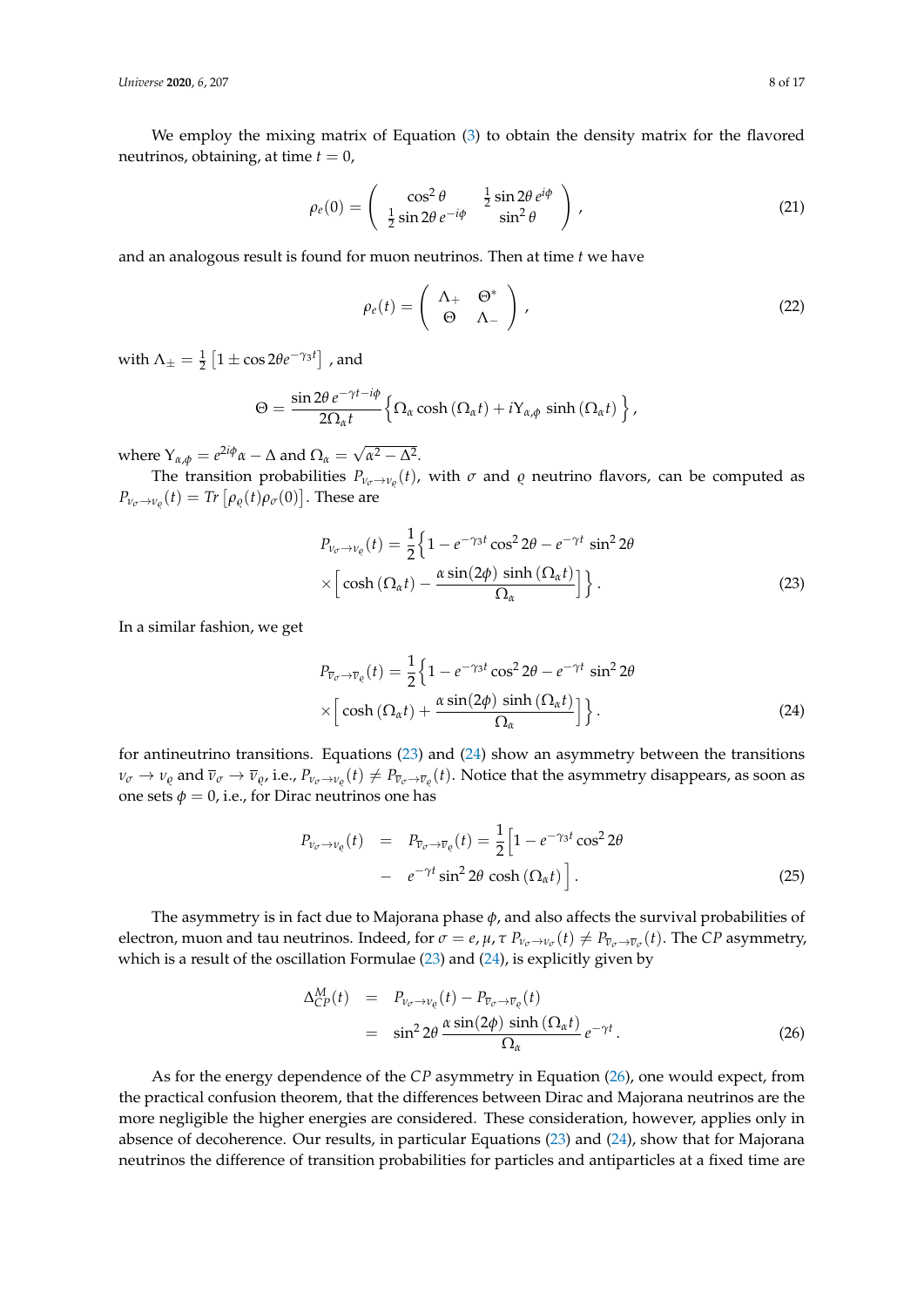depending on the function  $\frac{\sinh(\Omega_{\alpha}t)}{\Omega_{\alpha}}$ , where  $\Omega_{\alpha} =$ √  $\alpha^2$  − Δ*m*<sup>2</sup>/2*E*. Then, as Δ*m*<sup>2</sup>/2*E* → 0, Ω<sub>α</sub> → |α|, and  $\frac{\sinh(\Omega_{\alpha}t)}{\Omega_{\alpha}} \to \frac{\sinh(|\alpha|t)}{|\alpha|}$ . As  $\Delta m^2/2E \to 0$ ,  $\Omega_{\alpha}$  is increased up to the maximum value  $|\alpha|$  , implying that the difference between Dirac and majorana neutrinos increases with the energy (up to the maximum value in correspondence with  $\Omega_{\alpha} = |\alpha|$ ).

On the other hand, the decoherence induces by itself a violation of the *T* symmetry. Here we are concerned with the *T* asymmetry owing to neutrino oscillations. For neutrino oscillations, the T asymmetry has two equivalent definitions

$$
\Delta_T^M(t) = P_{\nu_{\sigma} \to \nu_{\varrho}}(t) - P_{\nu_{\sigma} \to \nu_{\varrho}}(-t)
$$
  
=  $P_{\nu_{\sigma} \to \nu_{\varrho}}(t) - P_{\nu_{\varrho} \to \nu_{\sigma}}(t)$ . (27)

In our case, because of decoherence, the first definition is unviable. Indeed, employing the first definition, we get

<span id="page-8-0"></span>
$$
\Delta_T^M(t) = P_{\nu_{\sigma} \to \nu_{\varrho}}(t) - P_{\nu_{\sigma} \to \nu_{\varrho}}(-t)
$$
  
\n
$$
= \sin^2 2\theta \left[ \frac{\alpha \sin(2\phi) \sinh(\Omega_{\alpha} t) \cosh(\gamma t)}{\Omega_{\alpha}} + \sinh(\gamma t) \cosh(\Omega_{\alpha} t) \right] + \sinh(\gamma_3 t) \cos^2 2\theta.
$$
 (28)

Because of the hyperbolic functions, the definition [\(28\)](#page-8-0) produces, for large enough times *t*, a value of  $\Delta_T^M$  not physically acceptable, since it is not included in the interval [−1, 1] [\[16\]](#page-12-10). Nevertheless, the second definition,  $\Delta_T^M(t) = P_{\nu_e \to \nu_e}(t) - P_{\nu_e \to \nu_\sigma}(t)$ , is well–behaved at any time *t* and we get that there is no *T* asymmetry for two flavor neutrino oscillation when decoherence is taken into account

<span id="page-8-1"></span>
$$
\Delta_T^M(t) = 0. \tag{29}
$$

This holds both for Dirac and Majorana neutrinos.

By comparing Equations [\(26\)](#page-7-2) and [\(29\)](#page-8-1), it is clear that  $\Delta_{CP}^M \neq \Delta_T^M$ , which implies a *CPT* asymmetry for Majorana neutrinos  $\Delta_{CPT}^M \neq 0$ . Notice that, even employing the definition of the T asymmetry as  $\Delta_T^M(t)\ =\ P_{\nu_\sigma\to\nu_\varrho}(t)-P_{\nu_\sigma\to\nu_\varrho}(-t)$ , the equality  $\Delta_{CP}^M\ =\ \Delta_T^M$ , which implies the CPT symmetry, does not hold. Then, also in this case, *CPT* symmetry is broken. For Dirac neutrinos, as noted above,  $\Delta_{CP}^D = \Delta_T^D = 0$ , implying no *CPT* asymmetry for such a kind of neutrinos.

The *CPT* asymmetry obtained for Majorana neutrinos, results from the combined effect of neutrino oscillations and decoherence, for which the *CPT* quantum mechanical operator might be ill–defined. The presence of a dissipation term in the quantum mechanical evolution of the system [\(14\)](#page-6-0) undermines the Lorentz invariance (and the *T* reversal symmetry) of the theory, so that the *CPT* theorem does not hold. The interplay between decoherence and neutrino oscillations is such that the *CPT* asymmetry is manifest in the transition probabilities only if the neutrinos are Majorana. We remark that the *CPT* symmetry breaking presented here is distinct from the explicit breaking that would occur at the Hamiltonian level, in virtue of a non–vanishing commutator  $[CPT, H] \neq 0$ .

Moreover, we point out that the dissipator has to be non–diagonal to produce these effects. This can be seen by repeating the same analysis presented above for a diagonal form of the dissipator, i.e., by setting  $\alpha = 0$  in [\(18\)](#page-6-3),  $D_{\mu\nu} = -\text{diag}(0, \gamma, \gamma, \gamma_3)$ . In this case the oscillation formulae for Majorana neutrinos do not depend on *φ*, and are the same as those for Dirac neutrinos,

<span id="page-8-2"></span>
$$
P_{\nu_{\sigma} \to \nu_{\varrho}}(t) = P_{\overline{\nu}_{\sigma} \to \overline{\nu}_{\varrho}}(t)
$$
  
=  $\frac{1}{2} \Big[ 1 - e^{-\gamma_3 t} \cos^2 2\theta - \sin^2 2\theta \cos (\Delta t) e^{-\gamma t} \Big].$  (30)

In the figures we report a numerical analysis of Equations [\(23\)](#page-7-0)–[\(25\)](#page-7-3), where the distinction between Dirac and Majorana neutrinos is evident, and of Equation [\(26\)](#page-7-2) in order to analyze the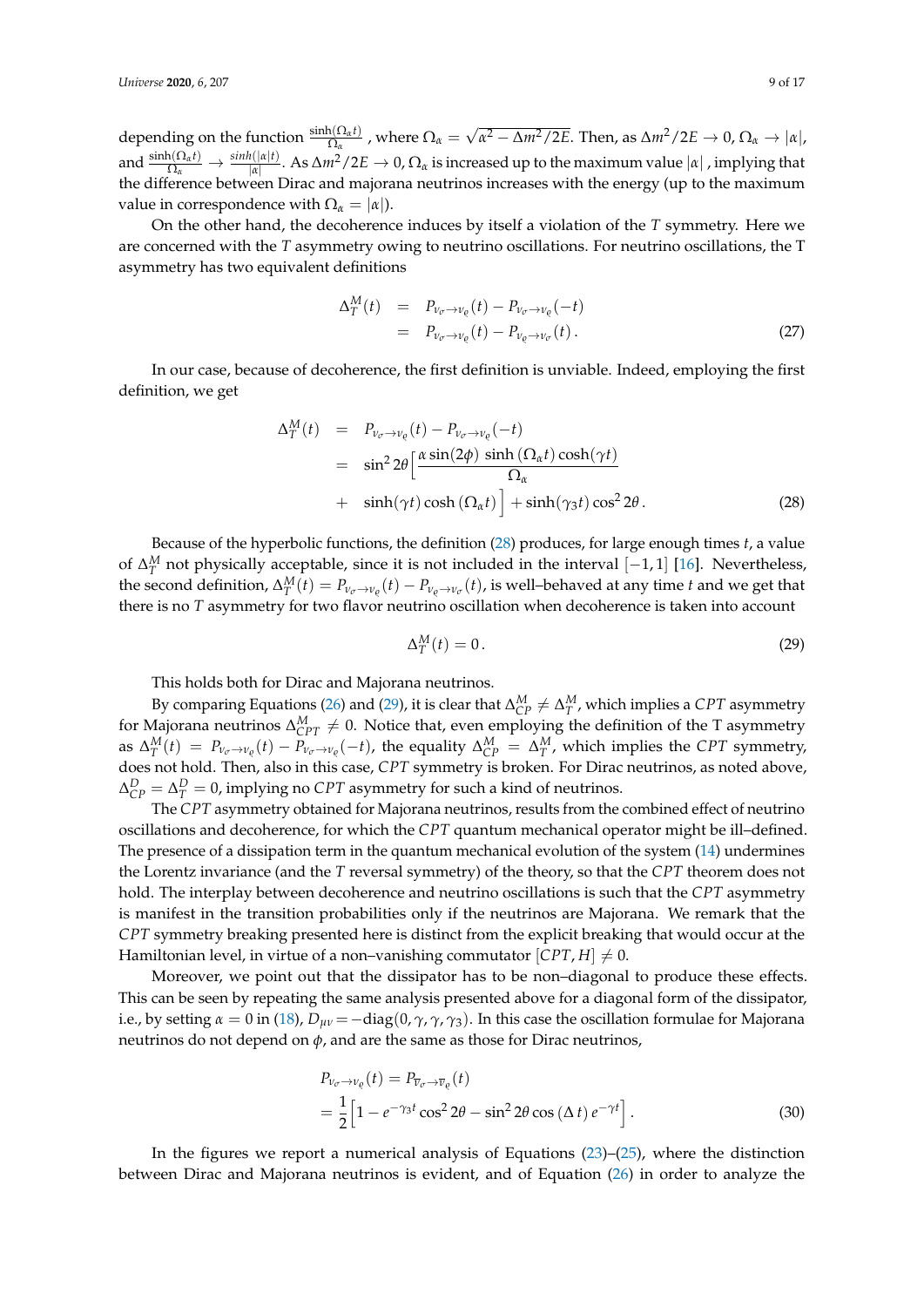*CP* and *CPT* violations for Majorana neutrinos. The parameters we consider are those characteristic of the IceCube DeepCore experiment [\[83\]](#page-15-3) for the  $\nu_\mu \leftrightarrow \nu_\tau$  oscillations, and those characteristic of the DUNE experiment for the  $v_e \leftrightarrow v_\mu$  oscillations. In Figure [3,](#page-9-0) we plot the oscillation formulas in vacuum  $P_{\nu_\mu\to\nu_\tau}$  and  $P_{\overline{\nu}_\mu\to\overline{\nu}_\tau}$ , as a function of the neutrino energy *E*. The plots refer to Majorana neutrinos and to Dirac neutrinos, (cfr. Equations [\(23\)](#page-7-0)–[\(25\)](#page-7-3), respectively). The comparison with the oscillation formula for a diagonal dissapator, *α* = 0 (cfr. Equation [\(30\)](#page-8-2)) and the Pontecorvo-Bilenky oscillation formula is also presented [\[1](#page-12-0)[–3\]](#page-12-1). The plots are derived assuming  $\phi = \frac{\pi}{4}$ . We used a distance (*z*  $\approx$  *t*) equal to the Earth diameter  $z = 1.3 \times 10^4$  km, considered the energy interval  $[6 - 120]$  GeV and the following values of the parameters:  $\sin^2 \theta_{23} = 0.51$ ,  $\Delta m_{23}^2 = 2.55 \times 10^{-3}$  eV<sup>2</sup>,  $\gamma = 4 \times 10^{-24}$  GeV,  $\gamma_3 = 7.9 \times 10^{-24}$  GeV,  $\alpha = 3.8 \times 10^{-24}$  GeV [\[84\]](#page-15-4).

<span id="page-9-0"></span>

**Figure 3.** (Color online) Plots of the oscillation formulas  $P_{\nu_\mu \to \nu_\tau}$  (the red dot dashed line) and  $P_{\overline{\nu}_\tau \to \overline{\nu}_\mu}$  (the blue dashed line) for Majorana neutrinos and for Dirac neutrinos ( $\phi~=~0$ , the black line), as a function of the energy *E*, in vacuum. The purple, dashed line is obtained for  $\alpha = 0$ . In this case  $P_{\nu_\mu \to \nu_\tau} = P_{\overline{\nu}_\mu \to \overline{\nu}_\tau}$  and one has the same formula for Majorana and for Dirac neutrinos. The Pontecorvo formula is represented by the green dotted line. We consider the following values of the parameters:  $\phi = \frac{\pi}{4}$ ,  $z = 1.3 \times 10^4$  km,  $\sin^2 \theta_{23} = 0.51$ ,  $\Delta m_{23}^2 = 2.5 \times 10^{-3}$  eV<sup>2</sup>,  $\gamma = 4 \times 10^{-24}$  GeV,  $\gamma_3 = 7.9 \times 10^{-24}$  GeV,  $\alpha = 3.8 \times 10^{-24}$  GeV. Picture in the inset: plot of  $\Delta_{CP}^M(z)$  for the same values of the parameters used in the main plots.

In Figure [4,](#page-10-0) we plot the oscillation formulae in vacuum,  $P_{\nu_e \to \nu_\mu}$  and  $P_{\overline{\nu}_e \to \overline{\nu}_\mu}$  and in the inset the *CP* asymmetry  $\Delta_{CP}^M = P_{\nu_e \to \nu_\mu}(t) - P_{\overline{\nu}_e \to \overline{\nu}_\mu}(t)$  . We use the same values of  $\phi$  and *z* considered in Figure [1,](#page-5-0) moreover we use  $\sin^2 \theta_{12} = 0.861$ ,  $\Delta m_{12}^2 = 7.56 \times 10^{-5}$  eV<sup>2</sup>,  $\gamma = 1.2 \times 10^{-23}$  GeV,  $\gamma_3$  = 2.23 × 10<sup>-23</sup> GeV,  $\alpha$  = 1.1 × 10<sup>-23</sup> GeV [\[85\]](#page-15-5).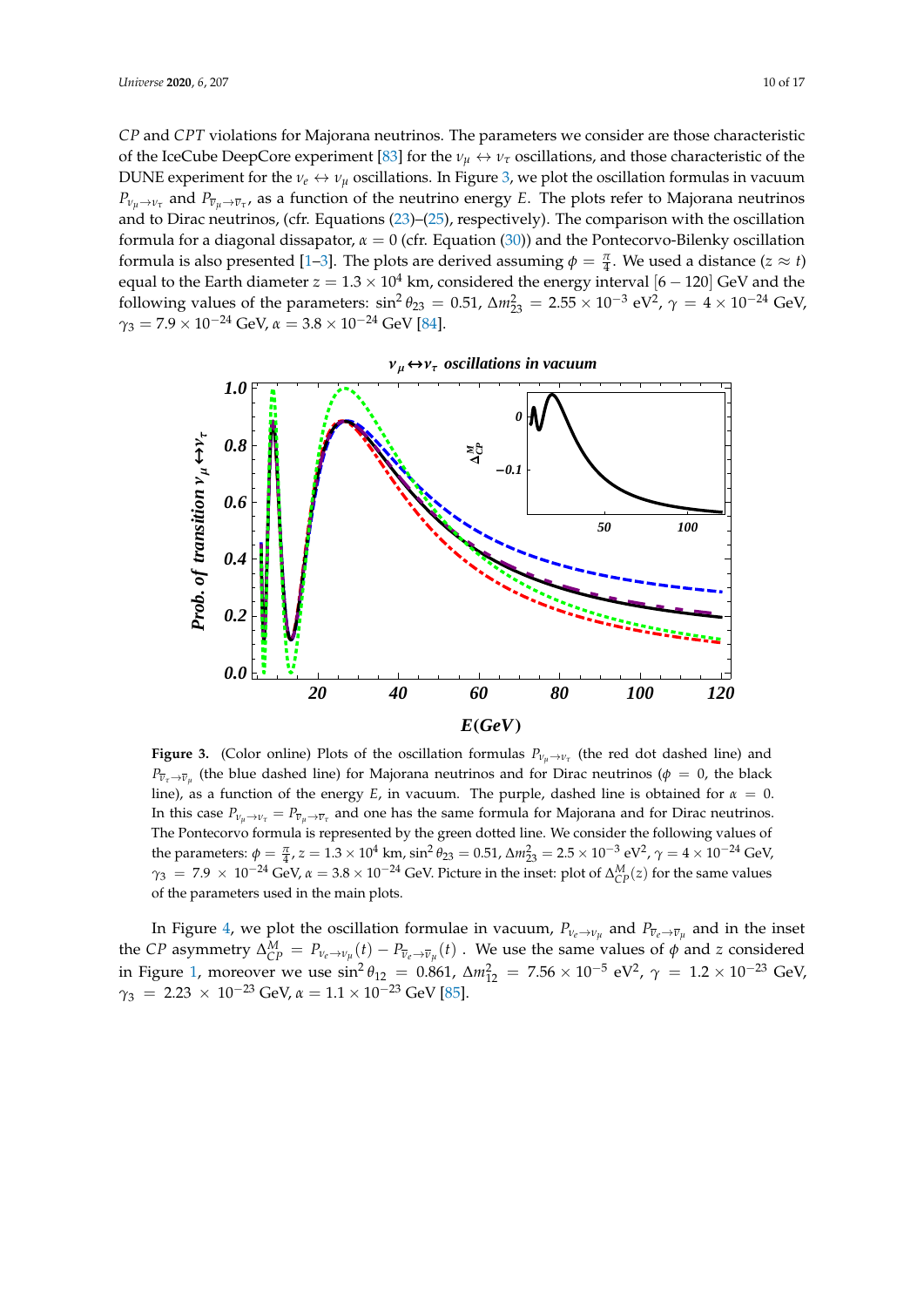<span id="page-10-0"></span>

**Figure 4.** (Color online) Plots of  $P_{\nu_e\to\nu_\mu}$  (red dot dashed line) and  $P_{\overline{\nu}_e\to\overline{\nu}_\mu}$  (blue dashed line) for Majorana neutrinos and for Dirac neutrinos (*φ* = 0, black line), as a function of *E*, in vacuum. The purple, dashed line is obtained by setting  $\alpha = 0$ . In this case  $P_{\nu_e \to \nu_\mu} = P_{\overline{\nu}_e \to \overline{\nu}_\mu}$ . The Pontecorvo formula is represented by the green dotted line. We use the same values of  $\phi$  and *z* of Figure [1,](#page-5-0) and consider:  $\sin^2\theta_{12} = 0.861$ ,  $Δm<sub>12</sub><sup>2</sup> = 7.56 × 10<sup>-5</sup> eV<sup>2</sup>$ ,  $γ = 1.2 × 10<sup>-23</sup> GeV$ ,  $γ<sub>3</sub> = 2.3 × 10<sup>-23</sup> GeV$ , *α* = 1.1 × 10<sup>-23</sup> GeV. Picture in the inset: plot of  $\Delta_{CP}^M(z)$ .

The results we presented hold for neutrino oscillations in vacuum. The matter effects can be also considered by using the procedure introduced in Ref. [\[86\]](#page-15-6). In this case, since matter affects neutrinos and antineutrinos in a asymmetric fashion, the oscillations break the *CP* and *CPT* symmetry even in absence of decoherence. Therefore, the analysis of these symmetries is better conducted by studying the oscillations in vacuum. In any case, for completeness, we also show how to deal with decoherence in matter, following the procedure of Ref. [\[86\]](#page-15-6).

Analyzing the plots in Figures [3](#page-9-0) and [4,](#page-10-0) we see that the differences between Majorana and Dirac neutrinos, the *CP* and *CPT* violations are, at least in principle, detectable.

Even in absence of decoherence, neutrinos and antineutrinos behave differently in matter, because only electrons, protons and neutrons are present, while the corresponding antiparticles are not. It is well known, indeed, that the parameters characterizing the MSW effect, namely *R* and sin 2*θm*, depend on wheter one is considering neutrinos or antineutrinos propagating in the medium. This in turn implies that the  $\nu_e \leftrightarrow \nu_\mu$  and  $\nu_e \leftrightarrow \nu_\tau$  oscillations in matter already break the *CP* and *CPT* symmetries in absence of decoherence.

Following [\[86\]](#page-15-6), the decoherence matrix in the basis of the mass eigenstates in matter is given by (compare with Equation [\(18\)](#page-6-3))

<span id="page-10-1"></span>
$$
\begin{pmatrix}\n\Gamma_+ + \Gamma_- \cos 4\psi & \alpha \cos 2\psi & \Gamma_- \sin 4\psi \\
\alpha \cos 2\psi & \gamma & \alpha \sin 2\psi \\
\Gamma_- \sin 4\psi & 2 \sin 2\psi & \Gamma_+ - \Gamma_- \cos 4\psi\n\end{pmatrix},
$$
\n(31)

where  $\Gamma_{\pm} = \frac{\gamma \pm \gamma_3}{2}$ , cos 2 $\psi = -\frac{\mu}{\sqrt{\mu^2}}$  $\frac{\mu}{\mu^2+v^2}$ , and  $\sin 2\psi = -\frac{v}{\sqrt{\mu^2+v^2}}$ , with  $\mu = \left(\sqrt{2}G_F n_e \cos 2\theta - \Delta\right)$  and  $ν = \sqrt{2} G_F n_e \sin 2\theta$ . Equation [\(31\)](#page-10-1) can be used to compute the *CP* violation in matter along the same √ lines for the calculation of the *CP* violation in vacuum.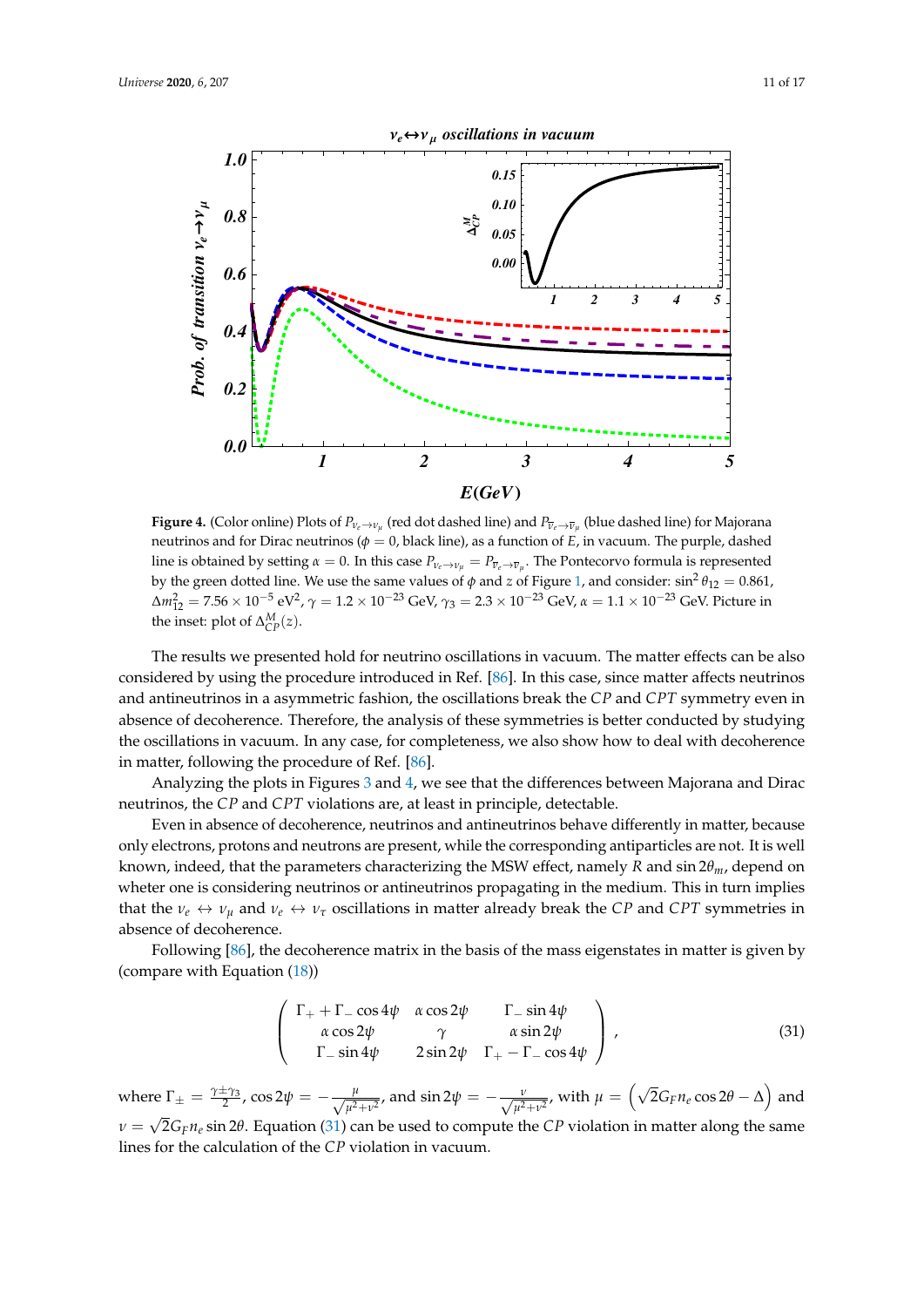In Figure [5](#page-11-0) we show the *CP* asymmetry  $\Delta_{CP} = P_{\nu_e \to \nu_e}(t) - P_{\overline{\nu}_e \to \overline{\nu}_e}(t)$ , for Majorana and for Dirac neutrinos in presence of decoherence and including the matter effects. We used the electron number density of the Earth mantle  $n_e = 2.2 \text{ cm}^{-3} N_A$  and the energy range [0.3–1] GeV, compatible with the DUNE baseline parameters. It is evident from the plots that ∆*CP* is different for Majorana and Dirac neutrinos in presence of decoherence, and it is also clear that the asymmetries are distinct from the case in which there is no decoherence but the matter effects are included. We note that in the energy range considered, there are negligible differences between the results obtained by employing the full procedure of Ref. [\[86\]](#page-15-6), and those obtained by symply replacing ∆*m*<sup>2</sup> and sin 2*θ* with their counterparts in matter  $\Delta m_m^2$  and sin 2 $\theta_m$ .

<span id="page-11-0"></span>

**Figure 5.** (Color online) Plots of  $\Delta_{CP} = P_{\nu_e \to \nu_e}(t) - P_{\overline{\nu}_e \to \overline{\nu}_e}(t)$ , for Majorana neutrinos (the red dot dashed line) and Dirac neutrinos (the blue dashed line), in matter and in presence of decoherence with off-diagonal term, and for neutrinos in matter in absence of decoherence (the black dotted line). In the plots, we consider the same parameters of Figure [4](#page-10-0) and the energy range  $E \in (0.3-1)$  GeV.

## **5. Conclusions**

We have reported recent results obtained by analyzing the geometric phase and the phenomenon of decoherence for neutrino oscillations.

Geometric phase: We have studied the phases associated to the propagation of neutrinos, and we have shown that those associated to the flavor oscillations,  $\Phi^g_{v_e \to v_\mu}$  and  $\Phi^{\bar{g}}_{v_\mu \to v_e}$ , depend explicitly on the Majorana phase *φ* and on the parametrization of the mixing matrix. These phases are in principle detectable, and long baseline neutrino experiments like *T*2*K* [\[7\]](#page-12-13), or short baseline experiments like RENO [\[5\]](#page-12-12), could in principle reveal, by means of an interferometric analysis, both the correct mixing matrix for Majorana neutrinos and the fundamental nature of neutrinos.

Decoherence in neutrino oscillations: We have also analyzed several aspects of the phenomenon of decoherence in neutrino oscillations. We have shown that Majorana neutrinos might violate *CPT* symmetry. This violation is excluded for Dirac neutrinos, and thus constitutes another difference between the two kinds. The transition probabilities, in presence of decoherence, turn out to depend explicitly on the Majorana phase. We have compared oscillations for Majorana and Dirac neutrinos adopting realistic phenomenological parameters, characteristic of some of the current experiments (IceCube DeepCore and DUNE), and taking into account the constraints on decoherence parameters [\[84,](#page-15-4)[85\]](#page-15-5). The numerical analysis shows that the differences in the oscillation formulae for the two kinds of neutrinos, and the *CP* and *CPT* asymmetry, are, at least in principle, detectable.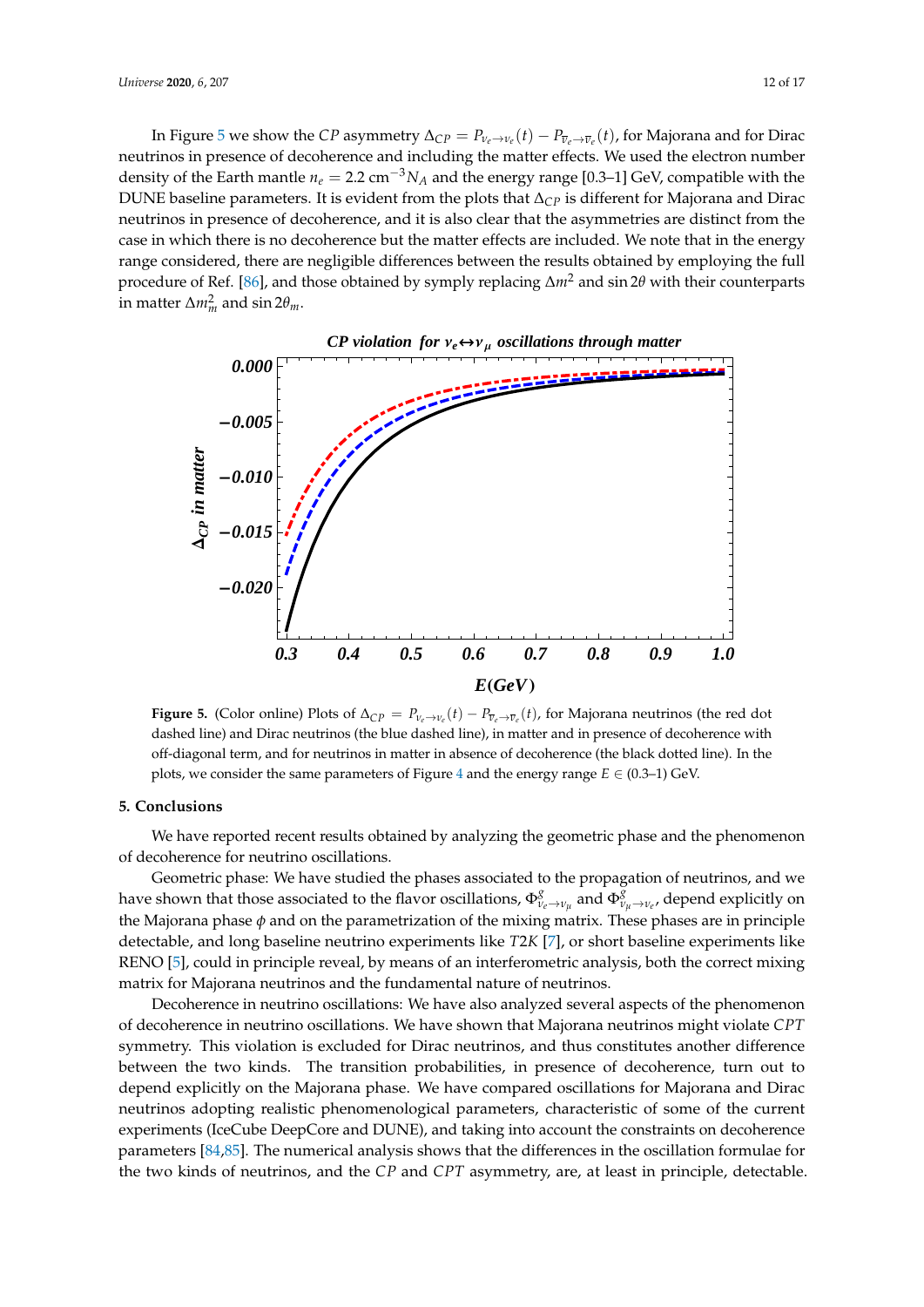Both geometric phases and the oscillation formulae in presence of decoherence provide valuable tools to discriminate between Dirac and Majorana neutrinos. Notice that, the effects revealed by analyzing particle mixing and oscillations in quantum field theory framework [\[87](#page-15-7)[–110\]](#page-16-0) and the effects induced by the space-time curvature on neutrino oscillations [\[111\]](#page-16-1) are negligible. These effects can represent components of dark energy and dark matter of the universe.

Moreover, the origin of quantum-decoherence in neutrino evolution can be the result of interactions with matter [\[69\]](#page-14-6) and it depends on the neutrino nature. This kind of decoherence is mostly relevant in high density environments, such as astrophysical objects and the primordial universe. Hence, the neutrino nature and its behavior in presence of decoherence can affect the evolution of the universe and possibly its accelerating expansion.

**Author Contributions:** All the authors contributed equally to conceptualization, methodology and writing–original draft preparation. All authors have read and agreed to the published version of the manuscript.

**Funding:** A.C., G.L. and A.Q. thank partial financial support from MIUR and INFN. A.C. and G.L. also thanks the COST Action CA1511 Cosmology and Astrophysics Network for Theoretical Advances and Training Actions (CANTATA). S.M.G. acknowledges support from the European Regional Development Fund the Competitiveness and Cohesion Operational Programme (KK.01.1.1.06–RBI TWIN SIN) and the Croatian Science Fund Project No. IP-2016–6–3347 and IP-2019-4-3321. S.M.G. also acknowledges the QuantiXLie Center of Excellence, co–financed by the Croatian Government and European Union (Grant KK.01.1.1.01.0004).

**Conflicts of Interest:** The authors declare no conflict of interest.

## **References**

- <span id="page-12-0"></span>1. Pontecorvo, B. Mesonium and anti-mesonium. *Zh. Eksp. Teor. Fiz.* **1957**, *33*, 549–551.
- 2. Bilenky, S.M.; Pontecorvo, B. Lepton mixing and neutrino oscillations. *Phys. Rep.* **1978**, *41*, 225-261. [\[CrossRef\]](http://dx.doi.org/10.1016/0370-1573(78)90095-9)
- <span id="page-12-1"></span>3. Bilenky, S.M.; Petcov, S.T. Massive Neutrinos And Neutrino Oscillations. *Rev. Mod. Phys.* **1987**, *59*, 671. [\[CrossRef\]](http://dx.doi.org/10.1103/RevModPhys.59.671)
- <span id="page-12-2"></span>4. An, F.P.; Bai, J.Z.; Balantekin, A.B.; Band, H.R.; Beavis, D.; Beriguete, W.; Cai, B. Observation of electron-antineutrino disappearance at Daya Bay. *Phys. Rev. Lett.* **2012**, *108*, 171803. [\[CrossRef\]](http://dx.doi.org/10.1103/PhysRevLett.108.171803) [\[PubMed\]](http://www.ncbi.nlm.nih.gov/pubmed/22680853)
- <span id="page-12-12"></span>5. Ahn, J.K.; Chebotaryov, S.; Choi, J.H.; Choi, S.; Choi, W.; Choi, Y.; Jang, H.I.; Jang, J.S.; Leon, E.J.; Jeong, I.S.; et al. Observation of Reactor Electron Antineutrino Disappearance in the RENO experiment. *Phys. Rev. Lett.* **2012**, *108*, 191802. [\[CrossRef\]](http://dx.doi.org/10.1103/PhysRevLett.108.191802)
- 6. Abe, Y.; C. Aberle; T. Akiri; J.C. dos Anjos; F. Ardellier; A.F. Barbosa; A. Baxter; M. Bergevin; A. Bernstein; T.J.C. Bezerra et al. (Double Chooz Collaboration). Indication of Reactor *ν*<sub>ε</sub> Disappearance in the Double Chooz Experiment. *Phys. Rev. Lett.* **2012**, *108*, 131801. [\[CrossRef\]](http://dx.doi.org/10.1103/PhysRevLett.108.131801)
- <span id="page-12-13"></span>7. Abe, K.; N. Abgrall; Y. Ajima; H. Aihara; J.B. Albert; C. Andreopoulos; B. Andrieu; S. Aoki; O. Araoka; J. Argyriades et al. (T2K Collaboration). Indication of Electron Neutrino Appearance from an Accelerator-produced Off-axis Muon Neutrino Beam. *Phys. Rev. Lett.* **2011**, *107*, 041801. [\[CrossRef\]](http://dx.doi.org/10.1103/PhysRevLett.107.041801)
- 8. Adamson, P.; Auty, D.J.; Ayres, D.S.; Backhouse, C.; Barr, G.; Betancourt, M.; Bishai, M.; Blake, A.; Bock, G.J.; Boehnlein, D.J.; et al. Improved search for muon-neutrino to electron-neutrino oscillations in MINOS. *Phys. Rev. Lett.* **2011**, *107*, 181802. [\[CrossRef\]](http://dx.doi.org/10.1103/PhysRevLett.107.181802)
- <span id="page-12-3"></span>9. Nakamura, K.; Petcov, S.T. Neutrino mass, mixing, and oscillations. *Phys. Rev. D* **2013**, *86*, 010001.
- <span id="page-12-4"></span>10. Giunti, C. No effect of Majorana phases in neutrino oscillations. *Phys. Lett. B* **2010**, *686*, 41. [\[CrossRef\]](http://dx.doi.org/10.1016/j.physletb.2010.02.020)
- <span id="page-12-5"></span>11. Giuliani, A.; Poves, A. Neutrinoless Double-Beta Decay. *Adv. High Energy Phys.* **2012**, *2012*, 1. [\[CrossRef\]](http://dx.doi.org/10.1155/2012/857016)
- <span id="page-12-6"></span>12. Richter, M.; Dziewit, B.; Dajka, J. Leggett-Garg *K*<sup>3</sup> quantity discriminates between Dirac and Majorana neutrinos. *Phys. Rev. D* **2017**, *96*, 076008. [\[CrossRef\]](http://dx.doi.org/10.1103/PhysRevD.96.076008)
- <span id="page-12-7"></span>13. Benatti, F.; Floreanini, R. Open system approach to neutrino oscillations. *JHEP* **2000**, *2*, 32. [\[CrossRef\]](http://dx.doi.org/10.1088/1126-6708/2000/02/032)
- <span id="page-12-8"></span>14. Benatti, F.; Floreanini, R. Massless neutrino oscillations. *Phys. Rev. D* **2001**, *64*, 085015. [\[CrossRef\]](http://dx.doi.org/10.1103/PhysRevD.64.085015)
- <span id="page-12-9"></span>15. Capolupo, A.; Giampaolo, S.M.; Hiesmayr, B.C.; Vitiello, G. Geometric phase of neutrinos: Differences between Dirac and Majorana neutrinos. *Phys. Lett. B* **2018**, *780*, 216. [\[CrossRef\]](http://dx.doi.org/10.1016/j.physletb.2018.03.016)
- <span id="page-12-10"></span>16. Capolupo, A.; Giampaolo, S.M.; Lambiase, G. Decoherence in neutrino oscillations, neutrino nature and *CPT* violation. *Phys. Lett. B* **2019**, *792*, 298–303. [\[CrossRef\]](http://dx.doi.org/10.1016/j.physletb.2019.03.062)
- <span id="page-12-11"></span>17. Berry, M.V. Quantal phase factors accompanying adiabatic changes. *Proc. Roy. Soc. Lond. A* **1984**, *392*, 45–57.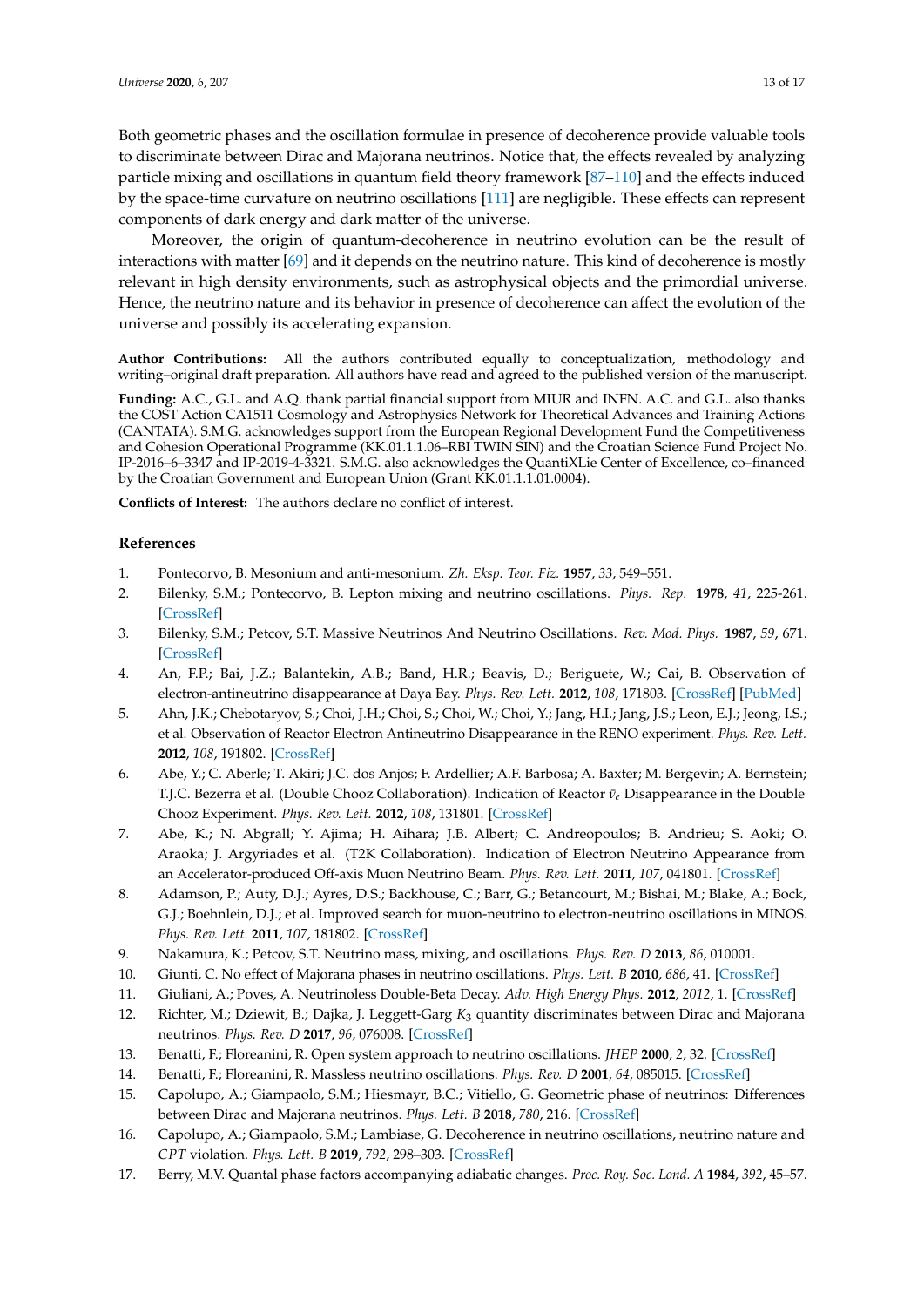- 18. Berry, M.V. Classical adiabatic angles and quantal adiabatic phase. *J. Phys. A* **1985**, *18*, 15–27. [\[CrossRef\]](http://dx.doi.org/10.1088/0305-4470/18/1/012)
- 19. Hinterbichler, K. Theoretical aspects of massive gravity. *Rev. Mod. Phys.* **2012**, *84*, 671. [\[CrossRef\]](http://dx.doi.org/10.1103/RevModPhys.84.671)
- 20. Aharonov, Y.; Anandan, J. Phase Change During A Cyclic Quantum Evolution, *Phys. Rev. Lett.* **1987**, *58*, 1593. [\[CrossRef\]](http://dx.doi.org/10.1103/PhysRevLett.58.1593)
- 21. Samuel, J.; Bhandari, R. General Setting for Berry's Phase. *Phys. Rev. Lett.* **1988**, *60*, 2339. [\[CrossRef\]](http://dx.doi.org/10.1103/PhysRevLett.60.2339) [\[PubMed\]](http://www.ncbi.nlm.nih.gov/pubmed/10038326)
- 22. Pancharatnam, S. Generalized theory of interference, and its applications. *Proc. Indian Acad. Sci. A* **1956**, *44*, 1225.
- 23. Shapere, A.; Wilczek, F. *Geometric Phases in Physics*; World Scientific: Singapore, 1989.
- 24. Garrison, J.C.; Wright, E.M. Complex geometrical phases for dissipative systems. *Phys. Lett. A* **1988**, *128*, 177. [\[CrossRef\]](http://dx.doi.org/10.1016/0375-9601(88)90905-X)
- 25. Pati, A.K. Gauge-invariant reference section and geometric phase. *J. Phys. A* **1995**, *28*, 2087. [\[CrossRef\]](http://dx.doi.org/10.1088/0305-4470/28/7/027)
- 26. Pati, A.K. Geometric aspects of noncyclic quantum evolutions. *Phys. Rev. A* **1995**, *52*, 2576. [\[CrossRef\]](http://dx.doi.org/10.1103/PhysRevA.52.2576) [\[PubMed\]](http://www.ncbi.nlm.nih.gov/pubmed/9912536)
- <span id="page-13-5"></span>27. Mukunda, N.; Simon, R. Quantum Kinematic Approach to the Geometric Phase. I. General formalism. *Ann. Phys. (N. Y.)* **1993**, *228*, 205. [\[CrossRef\]](http://dx.doi.org/10.1006/aphy.1993.1093)
- 28. Mostafazadeh, A. Noncyclic geometric phase and its non-Abelian generalization. *J. Phys. A* **1999**, *32*, 8157. [\[CrossRef\]](http://dx.doi.org/10.1088/0305-4470/32/46/312)
- 29. Anandan, J. Non-adiabatic non-Abelian geomtric phase. *Phys. Lett. A* **1988**, *133*, 171. [\[CrossRef\]](http://dx.doi.org/10.1016/0375-9601(88)91010-9)
- 30. Tomita, A.; Chiao, R.Y. Observation of Berry's Topological Phase by Use of an Optical Fiber. *Phys. Rev. Lett.* **1986**, *57*, 937. [\[CrossRef\]](http://dx.doi.org/10.1103/PhysRevLett.57.937)
- <span id="page-13-3"></span>31. Jones, J.A.; Vedral, V.; Ekert, A.; Castagnoli, G. Geometric quantum computation using nuclear magnetic resonance. *Nature* **2000**, *403*, 869. [\[CrossRef\]](http://dx.doi.org/10.1038/35002528)
- 32. Leek, P.J.; Fink, J.M.; Blais, A.; Bianchetti, R.; Goppl, M.; Gambetta, J.M ; Schuster, D.I.; Frunzio, L.; Schoelkopf, R.J.; Wallraff, A. Observation of Berry's Phase in a Solid-State Qubit. *Science* **2007**, *318*, 1889. [\[CrossRef\]](http://dx.doi.org/10.1126/science.1149858) [\[PubMed\]](http://www.ncbi.nlm.nih.gov/pubmed/18033851)
- 33. Neeley, M.; Ansmann, M.; Bialczak, R.C.; Hofheinz, M.; Lucero, E.; O'Connell, A.D.; Sank, D.; Wang, H.; Wenner, J.; Cleland, A.N.; et al. Emulation of a Quantum Spin with a Superconducting Phase Qudit. *Science* **2009**, *325*, pp 722–725. [\[CrossRef\]](http://dx.doi.org/10.1126/science.1173440)
- <span id="page-13-0"></span>34. Pechal, M.; Berger, S.; Abdumalikov, A.A., Jr.; Fink, J.M.; Mlynek, J.A.; Steffen, L.; Wallraff, A.; Filipp, S. Geometric Phase and Nonadiabatic Effects in an Electronic Harmonic Oscillator. *Phys. Rev. Lett.* **2012**, *108*, 170401. [\[CrossRef\]](http://dx.doi.org/10.1103/PhysRevLett.108.170401) [\[PubMed\]](http://www.ncbi.nlm.nih.gov/pubmed/22680840)
- <span id="page-13-1"></span>35. Zhang, Y.; Tan, Y.-W.; Stormer, H.L.; Kim, P. Experimental observation of the quantum Hall effect and Berry's phase in graphene. *Nature* **2005**, *438*, 201–204. [\[CrossRef\]](http://dx.doi.org/10.1038/nature04235) [\[PubMed\]](http://www.ncbi.nlm.nih.gov/pubmed/16281031)
- <span id="page-13-4"></span>36. Falci, G.; Fazio, R.; Palma, G.M.; Siewert, J.; Vedral, V. Detection of geometric phases in superconducting nanocircuits. *Nature* **2000**, *407*, 355–358. [\[CrossRef\]](http://dx.doi.org/10.1038/35030052)
- 37. Mottonen, M.; Vartiainen, J.J.; Pekola, J.P. Experimental determination of the Berry phase in a superconducting charge pump. *Phys. Rev. Lett.* **2008**, *100*, 177201. [\[CrossRef\]](http://dx.doi.org/10.1103/PhysRevLett.100.177201)
- 38. Murakawa, H.; Bahramy, M.S.; Tokunaga, M.; Kohama, Y.; Bell, C.; Kaneko, Y.; Nagaosa, N.; Hwang, H.Y.; Tokura, Y. Detection of Berry's Phase in a Bulk Rashba Semiconductor. *Science* **2013**, *342*, 1490–1493. [\[CrossRef\]](http://dx.doi.org/10.1126/science.1242247)
- 39. Capolupo, A.; Vitiello, G. Spontaneous supersymmetry breaking probed by geometric invariants. *Adv. High Energy Phys.* **2013**, *2013*, 850395. [\[CrossRef\]](http://dx.doi.org/10.1155/2013/850395)
- 40. Capolupo, A.; Vitiello, G. Probing Hawking and Unruh effects and quantum field theory in curved space by geometric invariants. *Phys. Rev. D* **2013**, *88*, 024027. [\[CrossRef\]](http://dx.doi.org/10.1103/PhysRevD.88.024027)
- 41. Capolupo, A.; Vitiello, G. Vacuum Condensate, Geometric Phase, Unruh Effect and Temperature Measurement. *Adv. High Energy Phys.* **2015**, *2015*, 878043. [\[CrossRef\]](http://dx.doi.org/10.1155/2015/878043)
- 42. Xiao, D.; Chang, M.-C.; Niu, Q. Berry phase effects on electronic properties. *Rev. Mod. Phys.* **2010**, *82*, 1959. [\[CrossRef\]](http://dx.doi.org/10.1103/RevModPhys.82.1959)
- 43. Bruno, A.; Capolupo, A.; Kak, S.; Raimondo, G.; Vitiello, G. Gauge theory and two level systems. *Mod. Phys. Lett. B* **2011**, *25*, 1661. [\[CrossRef\]](http://dx.doi.org/10.1142/S021798491102698X)
- <span id="page-13-2"></span>44. Hu, J.; Yu, H. Geometric phase for accelerated two-level atom and the Unruh effect. *Phys. Rev. A* **2012**, *85*, 032105. [\[CrossRef\]](http://dx.doi.org/10.1103/PhysRevA.85.032105)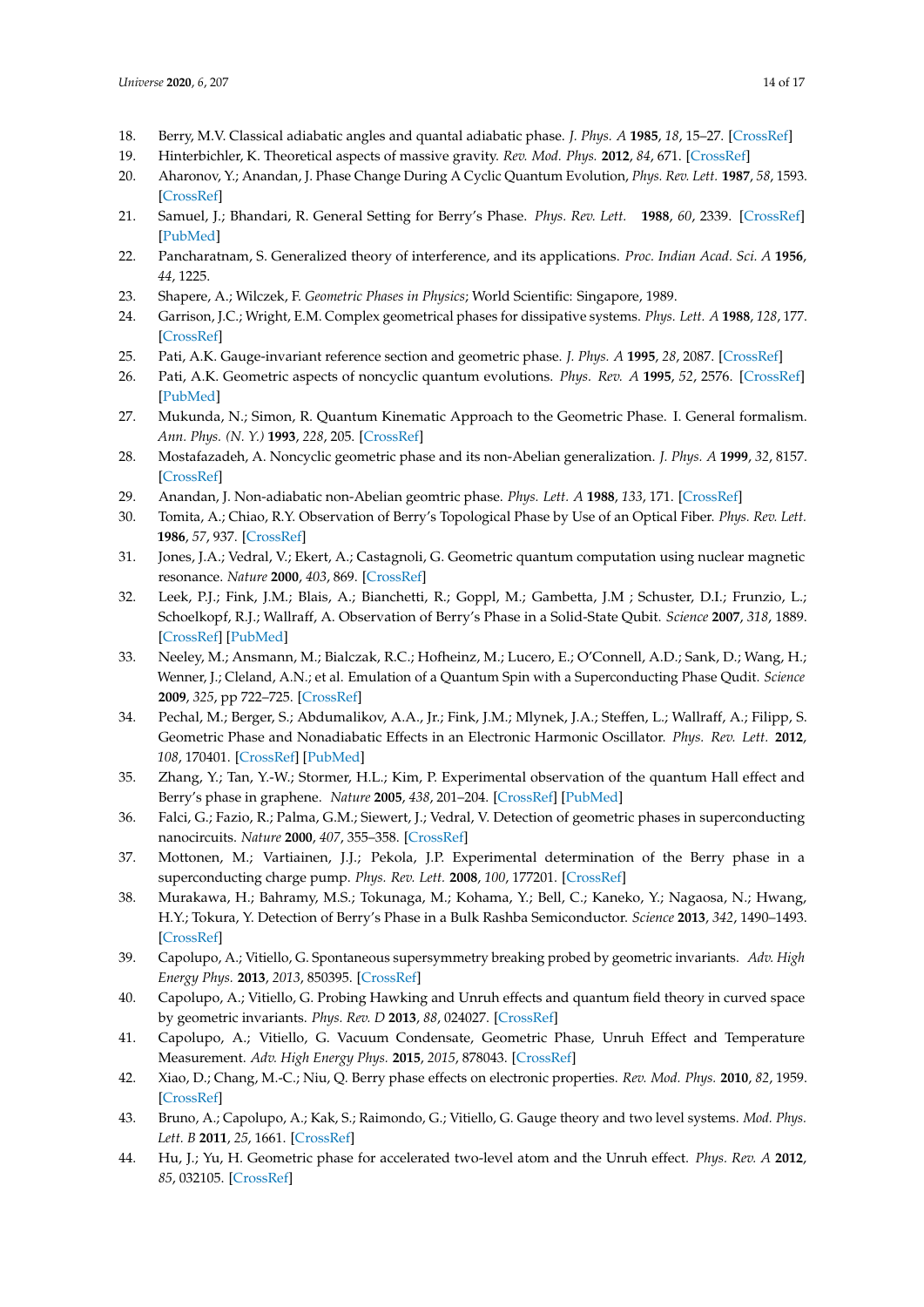- <span id="page-14-0"></span>45. Nakagawa, N. Geometrical phase factors and higher-order adiabatic approximations. *Ann. Phys.* **1987** *179*, 145. [\[CrossRef\]](http://dx.doi.org/10.1016/S0003-4916(87)80007-6)
- 46. Capolupo, A. Probing CPT violation in meson mixing by non-cyclic phase. *Phys. Rev. D* **2011**, *84*, 116002. [\[CrossRef\]](http://dx.doi.org/10.1103/PhysRevD.84.116002)
- 47. Naumov, V.A. Berry phases for three-neutrino oscillations in matter. *Phys. Lett. B* **1994**, *323*, 351. [\[CrossRef\]](http://dx.doi.org/10.1016/0370-2693(94)91231-9)
- 48. Syska, J.; Dajka, J.; Luczka, J. Interference phenomenon and geometric phase for Dirac neutrino in  $\pi^+$  decay. *Phys. Rev. D* **2013**, *87*, 117302. [\[CrossRef\]](http://dx.doi.org/10.1103/PhysRevD.87.117302)
- 49. Blasone, M.; Capolupo, A.; Celeghini, E.; Vitiello, G. Non-cyclic phases for neutrino oscillations in quantum field theory. *Phys. Lett. B* **2009**, *674*, 73. [\[CrossRef\]](http://dx.doi.org/10.1016/j.physletb.2009.03.004)
- 50. Johns, L.; Fuller, G.M. Geometric phases in neutrino oscillations with nonlinear refraction. *Phys. Rev. D* **2017**, *95*, 043003. [\[CrossRef\]](http://dx.doi.org/10.1103/PhysRevD.95.043003)
- 51. Joshi, S.; Jain, S.R. Geometric phase for neutrino propagation in magnetic field. *Phys. Lett. B* **2016**, *754*, 135. [\[CrossRef\]](http://dx.doi.org/10.1016/j.physletb.2016.01.023)
- 52. Capolupo, A.; Lambiase, G.; Vitiello, G. Probing mixing of photons and axion-like particles by geometric phase. *Adv. High Energy Phys.* **2015**, *2015*, 826051. [\[CrossRef\]](http://dx.doi.org/10.1155/2015/826051)
- 53. He, X.-G.; Li, X.-Q.; McKellar, B.; Zhang, Y. Berry phase in neutrino oscillations. *Phys. Rev. D* **2005**, *72*, 053012. [\[CrossRef\]](http://dx.doi.org/10.1103/PhysRevD.72.053012)
- 54. Dixit, K.; Alok, A.K.; Banerjee, S.; Kumar, D. Geometric phase and neutrino mass hierarchy problem. *J. Phys. G Nucl. Part. Phys.* **2018**, *45*, 085002. [\[CrossRef\]](http://dx.doi.org/10.1088/1361-6471/aac454)
- 55. Wang, Z.; Pan, H. Exploration of CPT violation via time-dependent geometric quantities embedded in neutrino oscillation through fluctuating matter. *Nucl. Phys. B* **2017**, *915*, 414–430. [\[CrossRef\]](http://dx.doi.org/10.1016/j.nuclphysb.2016.12.019)
- 56. Syska, J.; Dajka, J.; Luczka, J. Geometric phase of neutrino propagating through dissipative matter. *J. Phys. Rev. D* **2011**, *83*, 097302.
- 57. Bandyopadhyay, P. Solar-neutrino problem and the Berry phase. *Il Nuovo Cimento C* **1994**, *17*, 191–198. [\[CrossRef\]](http://dx.doi.org/10.1007/BF02508585)
- 58. Mehta, P. Topological phase in two flavor neutrino oscillations. *Phys. Rev. D* **2009**, *79*, 096013. [\[CrossRef\]](http://dx.doi.org/10.1103/PhysRevD.79.096013)
- 59. Mehta, P. Topological phase in two flavor neutrino oscillations and imprint of the CP phase. *Nucl. Phys. B Proc. Suppl.* **2012**, *229–232*, 467. [\[CrossRef\]](http://dx.doi.org/10.1016/j.nuclphysbps.2012.09.104)
- <span id="page-14-1"></span>60. Naumov, V.A. Three-neutrino oscillations in matter, CP-violation and topological phases. *Int. J. Mod. Phys. D* **1992**, *1*, 379–399. [\[CrossRef\]](http://dx.doi.org/10.1142/S0218271892000203)
- <span id="page-14-2"></span>61. Wolfenstein, L. Neutrino oscillations in matter. *Phys. Rev. D* **1978**, *17*, 2369. [\[CrossRef\]](http://dx.doi.org/10.1103/PhysRevD.17.2369)
- <span id="page-14-3"></span>62. Mikheev, S.P.; Yu, A. Smirnov. Resonance enhancement of oscillations in matter and solar neutrino spectroscopy. *Sov. J. Nucl. Phys.* **1985**, *42*, 913–917.
- <span id="page-14-4"></span>63. Rovelli, C. *Quantum Gravity*; Cambridge University Press: New York, NY, USA, 2004; ISBN 0-521-71596-2.
- 64. Amelino-Camelia, G. Quantum-Spacetime Phenomenology. *Liv. Rev. Rel.* **2013**, *16*, 5. [\[CrossRef\]](http://dx.doi.org/10.12942/lrr-2013-5) [\[PubMed\]](http://www.ncbi.nlm.nih.gov/pubmed/28179844)
- 65. Giampaolo, S.M.; Macri', T. Entanglement, holonomic constraints, and the quantization of fundamental interactions. *arXiv* **2018**, arXiv:1806.08383.
- 66. Kostelecky, V.A. Gravity, Lorentz violation and the standard model. *Phys. Rev. D* **2004**, *69*, 105009. [\[CrossRef\]](http://dx.doi.org/10.1103/PhysRevD.69.105009)
- 67. Amelino-Camelia, G. Doubly-Special Relativity: Facts, Myths and Some Key Open Issues. *Symmetry* **2010**, *2*, 230. [\[CrossRef\]](http://dx.doi.org/10.3390/sym2010230)
- <span id="page-14-5"></span>68. Bernabéu, J.; Botell, F.J.; Mavromatos, N.E.; Nebot, M. The signal of ill-defined CPT weakening entanglement in the *B<sup>d</sup>* system. *Eur. Phys. J. C* **2017**, *77*, 865. [\[CrossRef\]](http://dx.doi.org/10.1140/epjc/s10052-017-5432-2)
- <span id="page-14-6"></span>69. Capolupo, A.; Giampaolo, S.M.; Quaranta, A. Neutrinos in a dense medium, CP and CPT violations: Beyond the MSW effect. *arXiv* **2020**, arXiv:2008.08119v1.
- <span id="page-14-7"></span>70. Simonov, K.; Capolupo, A.; Giampaolo, S.M. Gravity, entanglement and CPT-symmetry violation in particle mixing, *Eur. Phys. J. C* **2019**, *79*, 902. [\[CrossRef\]](http://dx.doi.org/10.1140/epjc/s10052-019-7407-y)
- 71. Fogli, G.L.; Lisi, E.; Marrone, A.; Montanino, D.; Palazzo, A. Probing nonstandard decoherence effects with solar and KamLAND neutrinos. *Phys. Rev. D* **2007**, *76*, 033006. [\[CrossRef\]](http://dx.doi.org/10.1103/PhysRevD.76.033006)
- 72. Gago, A.M.; Santos, E.M.; Teves, W.J.C.; Zukanovich Funchal, R. Quantum dissipative effects and neutrinos: Current constraints and future perspectives. *Phys. Rev. D* **2001**, *63*, 073001. [\[CrossRef\]](http://dx.doi.org/10.1103/PhysRevD.63.073001)
- 73. Lisi, E.; Marrone, A.; Montanino, D. Probing Possible Decoherence Effects in Atmospheric Neutrino Oscillations. *Phys. Rev. Lett.* **2000**, *85*, 1166. [\[CrossRef\]](http://dx.doi.org/10.1103/PhysRevLett.85.1166) [\[PubMed\]](http://www.ncbi.nlm.nih.gov/pubmed/10991503)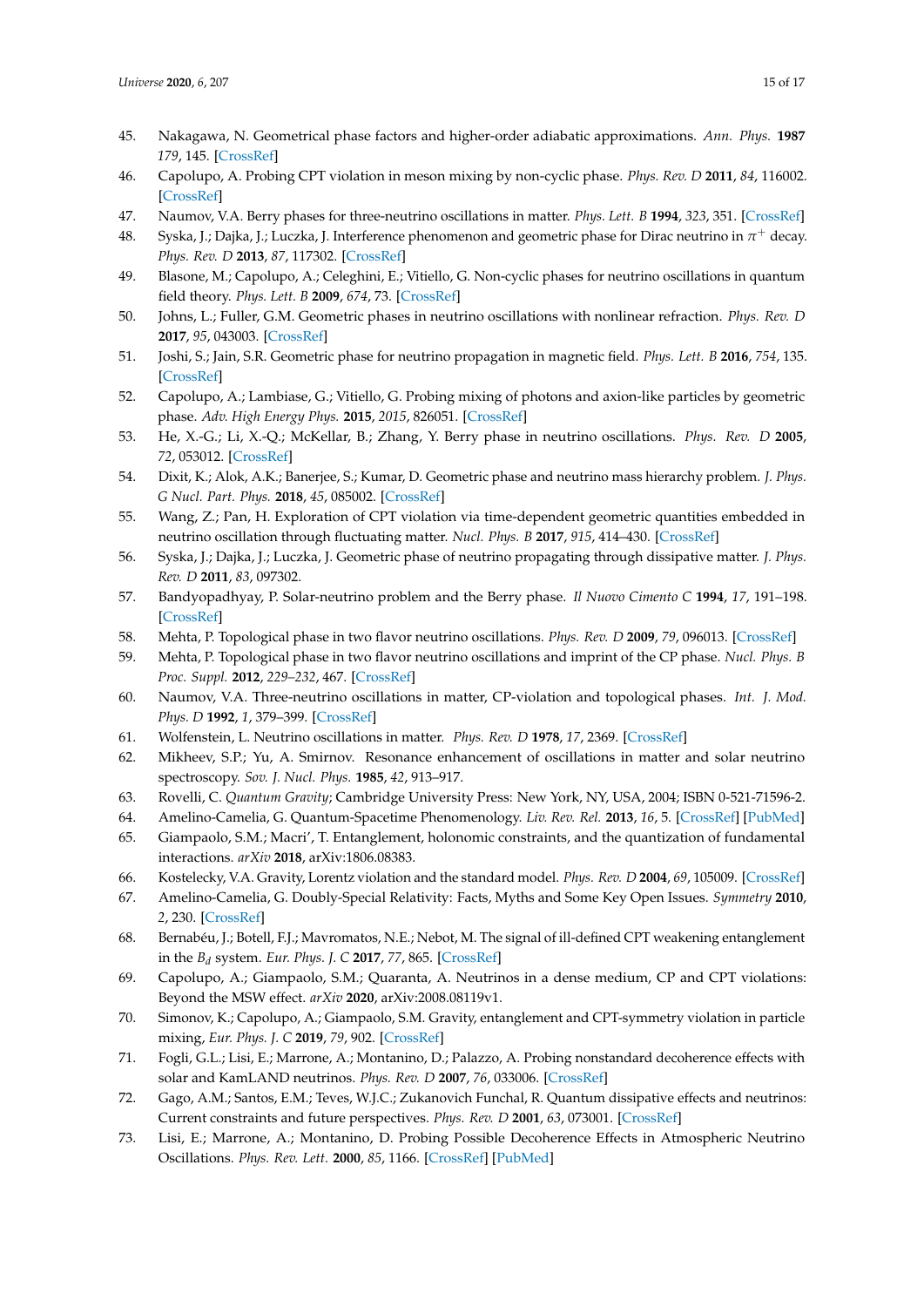- 75. Farzan, Y.; Schwetz, T.; Smirnov, A.Y. Reconciling results of LSND, MiniBooNE and other experiments with soft decoherence. *JHEP* **2008**, *0807*, 067. [\[CrossRef\]](http://dx.doi.org/10.1088/1126-6708/2008/07/067)
- 76. Oliveira, R.L.N.; Guzzo, M.M. Quantum dissipation in vacuum neutrino oscillation. *Eur. Phys. J. C* **2010**, *69*, 493. [\[CrossRef\]](http://dx.doi.org/10.1140/epjc/s10052-010-1388-1)
- 77. Balieiro Gomes, G.; Guzzo, M.M.; de Holanda, P.C.; Oliveira, R.L.N. Parameter limits for neutrino oscillation with decoherence in KamLAND. *Phys. Rev. D* **2016**, *95*, 113005. [\[CrossRef\]](http://dx.doi.org/10.1103/PhysRevD.95.113005)
- 78. Bakhti, P.; Farzan, Y.; Schwetz, T. Revisiting the quantum decoherence scenario as an explanation for the LSND anomaly. *JHEP* **2015**, *05*, 007. [\[CrossRef\]](http://dx.doi.org/10.1007/JHEP05(2015)007)
- 79. Oliveira, R.L.N. Dissipative effect in long baseline neutrino experiments. *Eur. Phys. J. C* **2016**, *76*, 417. [\[CrossRef\]](http://dx.doi.org/10.1140/epjc/s10052-016-4253-z)
- <span id="page-15-0"></span>80. Guzzo, M.M.; de Holanda, P.C.; Oliveira, R.L.N. Quantum dissipation in a neutrino system propagating in vacuum and in matter. *Nucl. Phys. B* **2016**, *908*, 408–422. [\[CrossRef\]](http://dx.doi.org/10.1016/j.nuclphysb.2016.04.030)
- <span id="page-15-1"></span>81. Lindblad, G. On the generators of quantum dynamical semigroups. *Commun. Math. Phys.* **1976**, *48*, 119–130. [\[CrossRef\]](http://dx.doi.org/10.1007/BF01608499)
- <span id="page-15-2"></span>82. Gorini, V.; Kossakowski, A.; Completely positive dynamical semigroups of N level systems. *J. Math. Phys.* **1976**, *17*, 821. [\[CrossRef\]](http://dx.doi.org/10.1063/1.522979)
- <span id="page-15-3"></span>83. Aartsen, M.G.; Ackermann, M.; Adams, J.; Aguilar, J.A.; Ahlers, M.; Ahrens, M.; Al Samarai, I.; Altmann, D.; Andeen, K.; Anderson, T.; et al. Measurement of Atmospheric Neutrino Oscillations at 6–56 GeV with IceCube DeepCore, *Phys. Rev. Lett.* **2018**, *120*, 071801. [\[CrossRef\]](http://dx.doi.org/10.1103/PhysRevLett.120.071801) [\[PubMed\]](http://www.ncbi.nlm.nih.gov/pubmed/29542976)
- <span id="page-15-4"></span>84. Coloma, P.; Lopez-Pavon, J.; Martinez-Soler, I.; Nunokawa, H. Decoherence in neutrino propagation through matter, and bounds from IceCube/DeepCore. *Eur. Phys. J. C* **2018**, *78*, 614. [\[CrossRef\]](http://dx.doi.org/10.1140/epjc/s10052-018-6092-6)
- <span id="page-15-5"></span>85. Gomes, G.B.; Forero, D.V.; Guzzo, M.M.; de Holanda, P.C.; Oliveira, R.L.N. Quantum Decoherence Effects in Neutrino Oscillations at DUNE. *Phys. Rev. D* **2019**, *100*, 055023. [\[CrossRef\]](http://dx.doi.org/10.1103/PhysRevD.100.055023)
- <span id="page-15-6"></span>86. Carpio, J.A.; Massoni, E.; Gago, A.M. Revisiting quantum decoherence in the matter neutrino oscillation framework. *Phys. Rev. D* **2018**, *97*, 115017. [\[CrossRef\]](http://dx.doi.org/10.1103/PhysRevD.97.115017)
- <span id="page-15-7"></span>87. Alfinito, E.; Blasone, M.; Iorio, A.; Vitiello, G. Squeezed neutrino oscillations in quantum field theory. *Phys. Lett. B* **1995**, *362*, 91. [\[CrossRef\]](http://dx.doi.org/10.1016/0370-2693(95)01171-L)
- 88. Cardall, C.Y. Coherence of neutrino flavor mixing in quantum field theory. *Phys. Rev. D* **2000**, *61*, 073006. [\[CrossRef\]](http://dx.doi.org/10.1103/PhysRevD.61.073006)
- 89. Blasone, M.; Capolupo, A.; Vitiello, G. Quantum field theory of three flavor neutrino mixing and oscillations with CP violation. *Phys. Rev. D* **2002**, *66*, 025033. [\[CrossRef\]](http://dx.doi.org/10.1103/PhysRevD.66.025033)
- 90. Hannabuss, K.C.; Latimer, D.C. Fermion mixing in quasifree states. *J. Phys. A* **2003**, *36*, L69. [\[CrossRef\]](http://dx.doi.org/10.1088/0305-4470/36/4/101)
- 91. Beuthe, M. Oscillations of neutrinos and mesons in quantum field theory. *Phys. Rep.* **2003**, *375*, 105. [\[CrossRef\]](http://dx.doi.org/10.1016/S0370-1573(02)00538-0)
- 92. Blasone, M.; Capolupo, A.; Romei, O.; Vitiello, G. Quantum field theory of boson mixing, *Phys. Rev. D* **2001**, *63*, 125015. [\[CrossRef\]](http://dx.doi.org/10.1103/PhysRevD.63.125015)
- 93. Ji, C.R.; Mishchenko, Y. Nonperturbative vacuum effect in the quantum field theory of meson mixing. *Phys. Rev. D* **2001**, *64*, 076004. [\[CrossRef\]](http://dx.doi.org/10.1103/PhysRevD.64.076004)
- 94. Beuthe, M. Towards a unique formula for neutrino oscillations in vacuum. *Phys. Rev. D* **2002**, *66*, 013003. [\[CrossRef\]](http://dx.doi.org/10.1103/PhysRevD.66.013003)
- 95. Capolupo, A.; Ji, C.R.; Mishchenko, Y.; Vitiello, G. Phenomenology of flavor oscillations with non-perturbative effects from quantum field theory. *Phys. Lett. B* **2004**, *594*, 135. [\[CrossRef\]](http://dx.doi.org/10.1016/j.physletb.2004.05.016)
- 96. Fujii, K.; Habe, C.; Yabuki, T. Remarks on flavor-neutrino propagators and oscillation formulas. *Phys. Rev. D* **2001**, *64*, 013011. [\[CrossRef\]](http://dx.doi.org/10.1103/PhysRevD.64.013011)
- 97. Blasone, M.; Capolupo, A.; Terranova, F.; Vitiello, G. Lepton charge and neutrino mixing in pion decay processes. *Phys. Rev. D* **2005**, *72*, 013003. [\[CrossRef\]](http://dx.doi.org/10.1103/PhysRevD.72.013003)
- 98. Nishi, C.C. First quantized approaches to neutrino oscillations and second quantization. *Phys. Rev. D* **2006**, *73*, 053013. [\[CrossRef\]](http://dx.doi.org/10.1103/PhysRevD.73.053013)
- 99. Akhmedov, E.K.; Wilhelm, A. Quantum field theoretic approach to neutrino oscillations in matter. *J. High Energy Phys.* **2013**, *165*. [\[CrossRef\]](http://dx.doi.org/10.1007/JHEP01(2013)165)